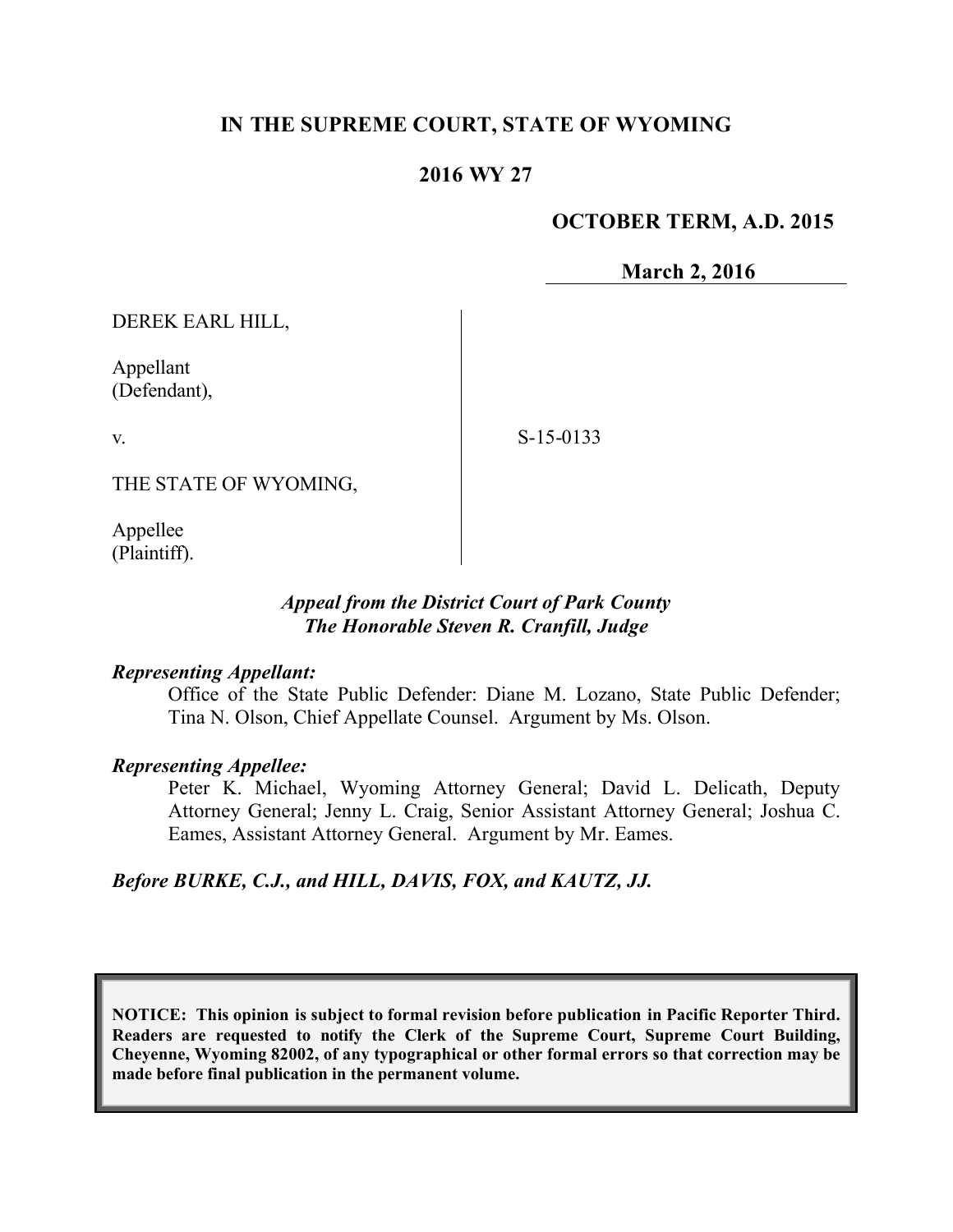### **FOX, Justice.**

[¶1] A jury found Derek Earl Hill guilty of five counts of reckless endangering, three counts of aggravated assault, and one count of eluding police. He appeals his conviction claiming there was insufficient evidence of aggravated assault, the district court abused its discretion when it admitted evidence of law enforcement officers' reactions to a fired shot, and there was prosecutorial misconduct during closing arguments. We affirm.

#### *ISSUES*

[¶2] 1. Was the evidence presented at trial sufficient to prove Mr. Hill threatened to use the weapon he was carrying?

2. Did the district court abuse its discretion when it permitted evidence of law enforcement officers' reactions to the fired shot?

3. Did the district court abuse its discretion when it denied Mr. Hill's motion for mistrial based upon prosecutorial misconduct?

4. Did the prosecutor's comments during closing misstate the law, or constitute improper vouching?

#### *FACTS*

[¶3] Lelon Tucker, his wife Nichelle Tucker, and their three children (ages four, two, and six months) went to the Red Lakes area near Cody to practice shooting early in the evening. The couple left the children in their Avalanche with the windows rolled down while they shot at targets that they had set against a berm. After they had been there a while, Mr. Tucker noticed a car (occupied by Mr. Hill) sitting on the hill about 500 yards away. The Tuckers had finished shooting and taken their two older children out of their Avalanche to go to the bathroom. They were preparing to leave when Mr. Tucker noticed that Mr. Hill's car had moved to within 100 yards of them. Mr. Tucker was not comfortable with the situation, so he and his wife quickly loaded the children into the Avalanche and began to drive home.

[¶4] Shortly thereafter, Mr. Hill's car got "up on [the] rear end of [the Tuckers'] vehicle," near the bumper, and began revving its engine. Mr. Tucker pulled over twice to allow Mr. Hill to drive around him, but both times Mr. Hill pulled over and stopped behind Mr. Tucker's truck. After he pulled over a third time, Mr. Tucker backed up. Mr. Hill backed up as well. Mr. Tucker began driving again and pulled over one last time; Mr. Hill stopped about fifty yards behind him. Mr. Tucker then turned his truck around and headed toward Mr. Hill's car.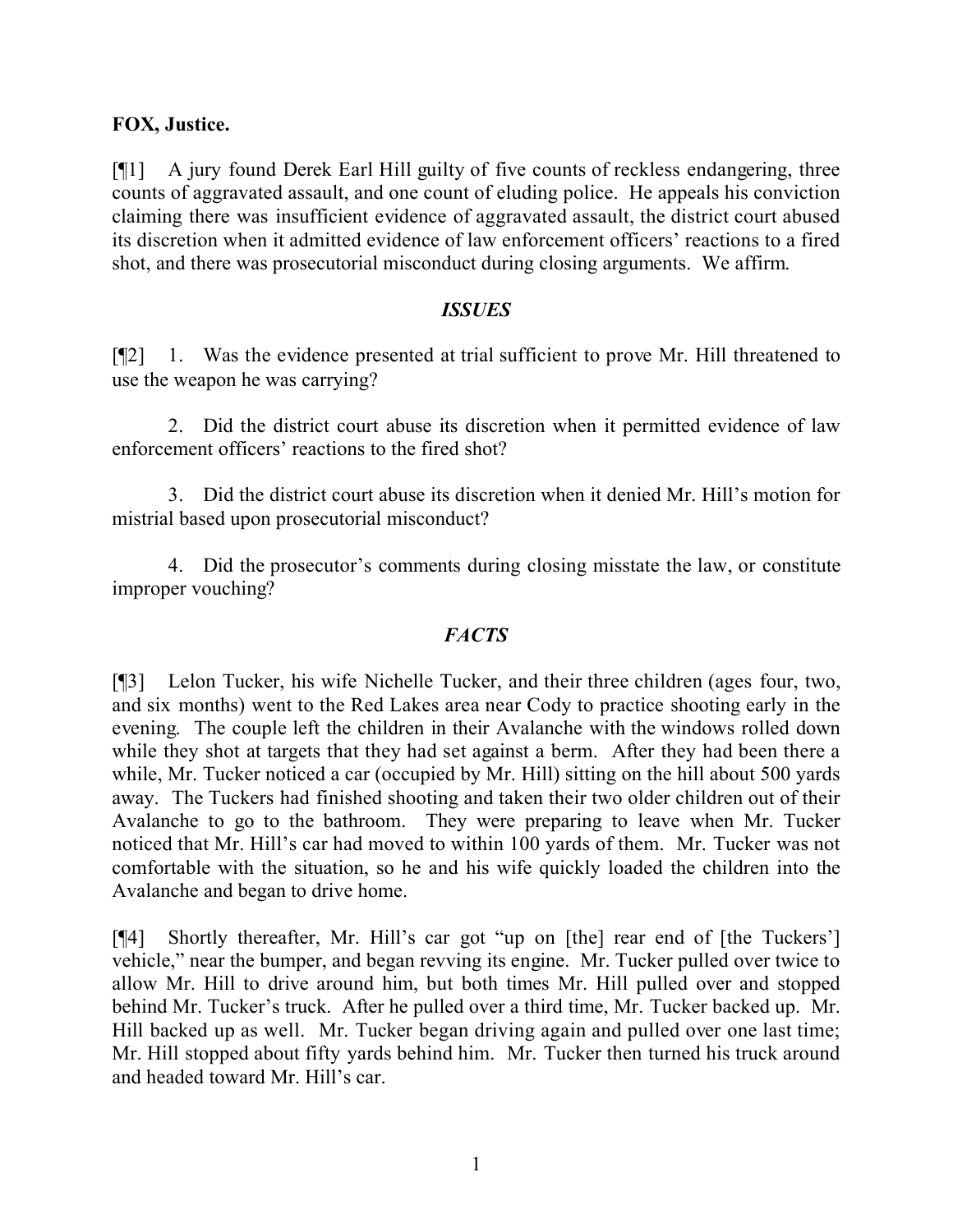[¶5] Both Mr. Tucker and his wife testified that as they got closer, they noticed a rifle on the dash of the car, facing out the windshield, pointed directly at them, and that Mr. Hill peeled away from them. Mr. Tucker testified that he then instructed his wife to call 911, turned his vehicle around, and began to follow Mr. Hill's car. He testified that Mr. Hill slid his car sideways so that the driver's side was facing toward the Tuckers' truck, and he decided to "punch it," driving directly through the space in front of Mr. Hill's car. According to Mr. Tucker, Mr. Hill followed the Tuckers at a close distance, but eventually dropped back as they approached Cody.

[¶6] Cody police officers Scott Burlingame and Eric Wright (who was in training at the time) responded to the 911 call. The officers were in the vehicle together when they located Mr. Hill's car. As the officers approached Mr. Hill's car, they observed it make turns without signaling and run through two stop signs. Officer Burlingame turned on his overhead lights and siren and Mr. Hill sped away from the officers, reaching a speed of 90 miles per hour in a 30 mile-per-hour zone. They pursued Mr. Hill as he headed back toward the Red Lake area over a rutted gravel road. Officers Burlingame and Wright were joined by Park County Sheriff Deputy JJ Schwindt, who pulled in behind their vehicle, and the chase headed out of the Cody city limits. Because of the rough road, Mr. Hill's car started to bottom out, began leaking fluid, and eventually came to a stop. By this time, the sun had gone down and it was getting dark.

[¶7] After Mr. Hill's car stopped, the Cody officers stopped their vehicle, and Deputy Schwindt pulled a little behind them. Officer Burlingame had his overhead light bar, headlights, and spotlight on. Mr. Hill got out of his car, holding an assault rifle. The law enforcement officers ordered him to "[s]how us your hands" and "[g]et on the ground," but Mr. Hill took off running. About ten seconds later, a shot was fired. Officer Burlingame told Officer Wright and Deputy Schwindt to "take cover." He turned his lights and spotlight off and advised other units that were approaching to turn their lights off as well. Approximately two minutes later, three more shots were fired in the distance.

[¶8] Mr. Hill testified that as he took off running, he "ended up tripping and sliding, discharging the first" shot; that he did not fire at the officers; and that when that shot discharged, the barrel was pointed toward the ground.

[¶9] Both Officers Burlingame and Wright testified that when the first shot was fired, they did not see any muzzle flash from the rifle. Officer Burlingame testified he did not see any dirt fly up after the first shot. Deputy Schwindt testified that he saw Mr. Hill "turn[] slightly back towards our direction," and "saw a muzzle flash come from the end of the rifle" when the first shot was fired, but did not see any dirt fly up. No bullets or spent casings were recovered from the scene. Mr. Hill was apprehended the next day.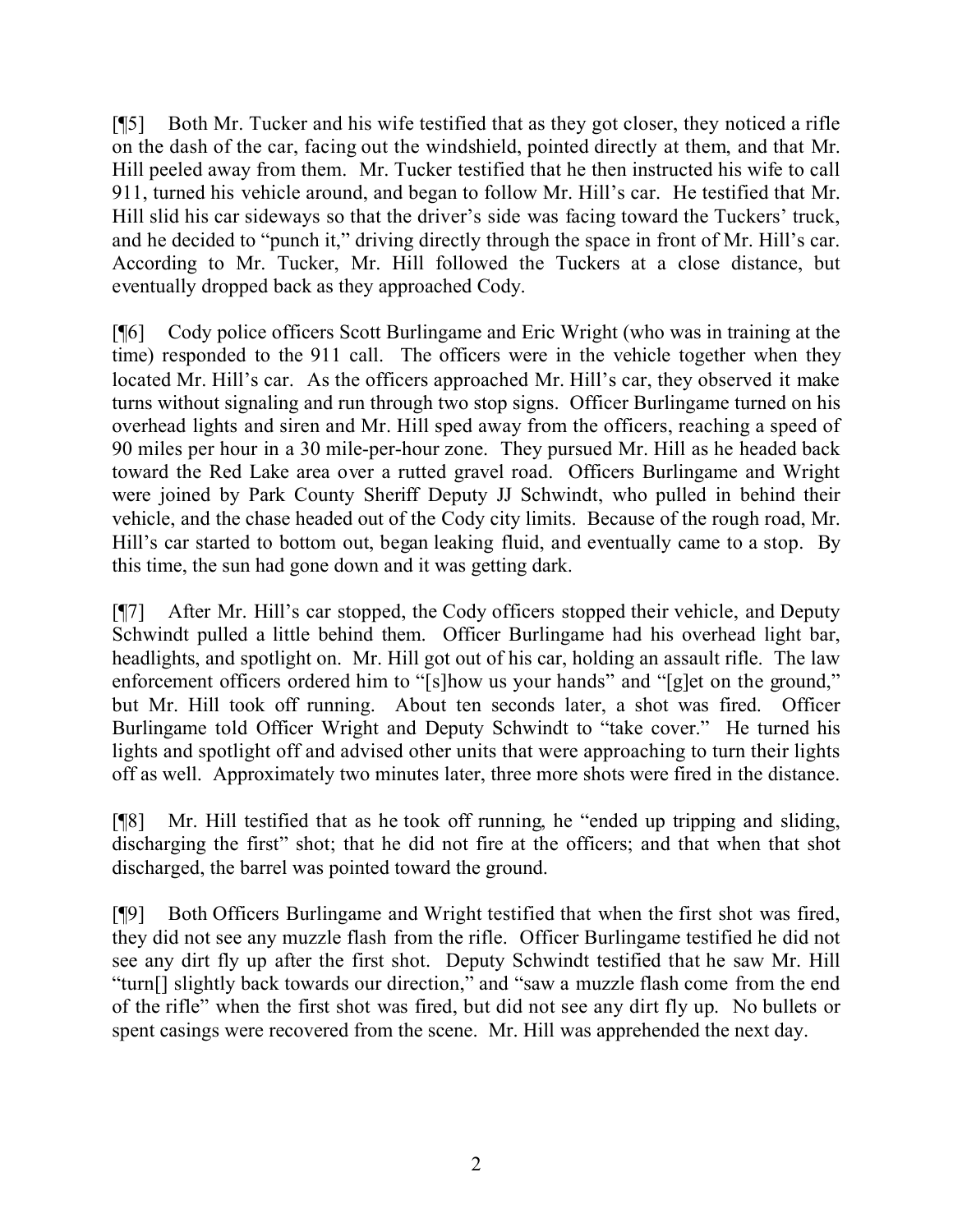[¶10] A jury convicted Mr. Hill of five counts of reckless endangering, three counts of aggravated assault, and one count of eluding police. Mr. Hill timely perfected this appeal. Additional facts, testimony, and argument will be set forth below, as necessary.

### *DISCUSSION*

## *I. Was the evidence presented at trial sufficient to prove Mr. Hill threatened to use the weapon he was carrying?*

[¶11] Mr. Hill was convicted of three counts of aggravated assault, one count for each law enforcement officer who was on the scene when the shots were fired. He argues that the State presented insufficient evidence to establish beyond a reasonable doubt that he threatened to use a drawn deadly weapon because it did not prove that he made an actual threat. Mr. Hill maintains that because he was running away from the police officers, made no verbal threats as he ran, and the rifle was not pointed toward the officers, he never made an "actual threat" as required for aggravated assault.

[¶12] Our standard of review of sufficiency of the evidence claims is well established.

[W]e review that evidence with the assumption that the evidence of the prevailing party is true, disregard the evidence favoring the unsuccessful party, and give the prevailing party the benefit of every favorable inference that we may reasonably draw from the evidence. We will not reweigh the evidence nor will we re-examine the credibility of the witnesses.

*Levengood v. State*, 2014 WY 138, ¶ 11, 336 P.3d 1201, 1203 (Wyo. 2014) (quoting *Brown v. State*, 2014 WY 104, ¶ 8, 332 P.3d 1168, 1171-72 (Wyo. 2014)).

[¶13] We recently explained that in applying this standard,

[W]e must determine whether a rational trier of fact could find the essential elements of the crime were proven beyond a reasonable doubt. In other words, we do not consider whether or not the evidence was sufficient to establish guilt beyond a reasonable doubt, but [instead] whether or not the evidence could reasonably support such a finding by the factfinder.

*Id*. at ¶ 12, 336 P.3d at 1203(internal citations and quotation marks omitted); *see also Oldman v. State*, 2015 WY 121, ¶ 5, 359 P.3d 964, 966-67 (Wyo. 2015).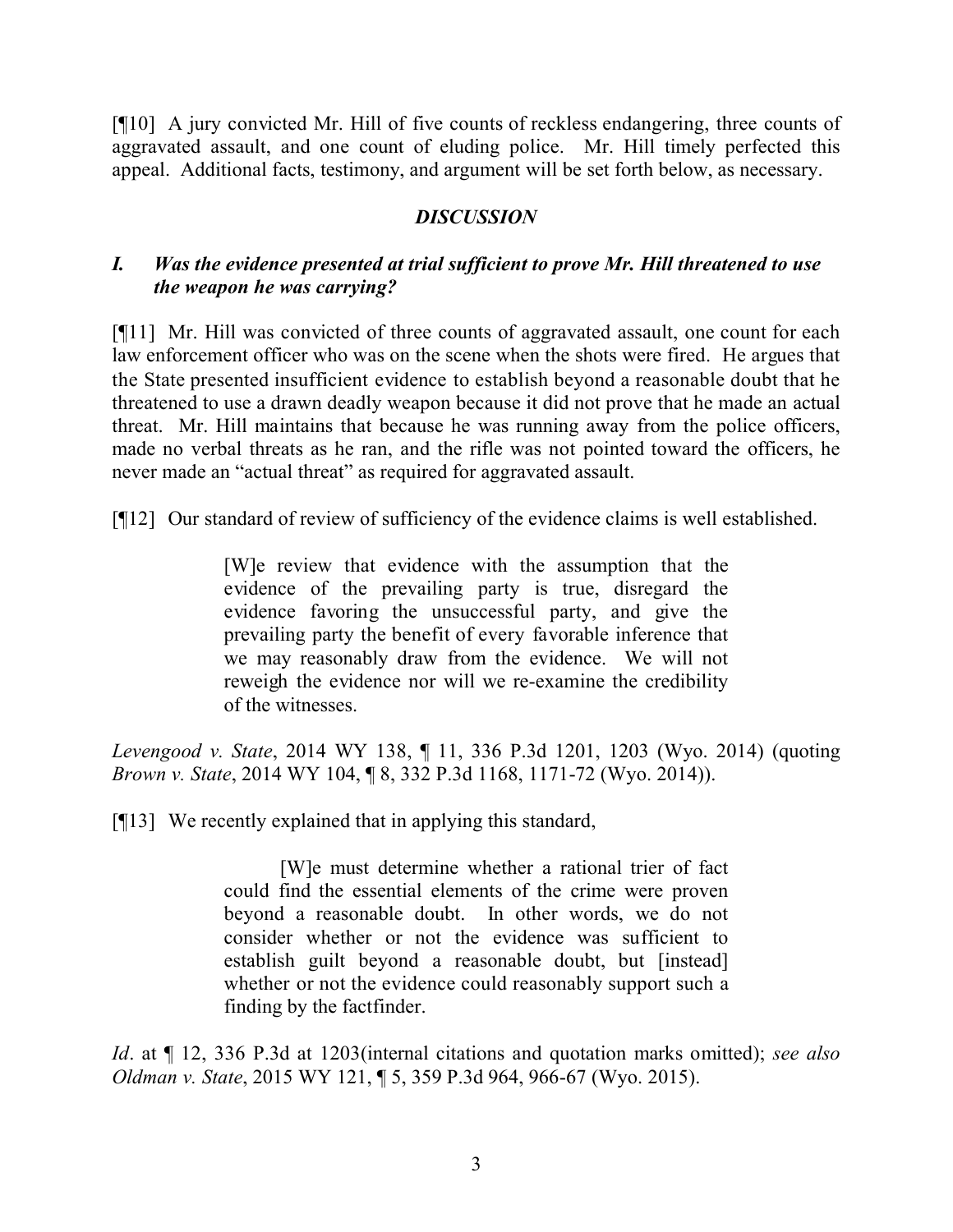[ $[14]$  Wyo. Stat. Ann. § 6-2-502(a)(iii) (LexisNexis 2015) states:

. . . .

(a) A person is guilty of aggravated assault and battery if he:

(iii) Threatens to use a drawn deadly weapon on another unless reasonably necessary in defense of his person, property or abode or to prevent serious bodily injury to another[.]

[¶15] We have defined the phrase "threatens to use" as requiring "proof of an actual threat of physical injury during the act of employing a deadly weapon." *Johnston v. State*, 747 P.2d 1132, 1134 (Wyo. 1987). We explained that the mere presence of a weapon in hand is insufficient to satisfy the "threatens to use" element. *Id*.; *see also Gunderson v. State*, 925 P.2d 1300, 1304 (Wyo. 1996). In *Johnston*, we also approved of the trial court's instruction to the jury defining a "threat":

> A threat is an expression of an intention to inflict pain, injury, or punishment. It may be expressed by words or acts, or a combination of words and acts. Considering all of the circumstances of the case, you must decide whether the defendant's words and acts amounted to an express or implied statement of his intention to use a drawn deadly weapon to inflict pain, injury, or punishment.

747 P.2d at 1135.

[¶16] In *Cox v. State*, 829 P.2d 1183, 1185 (Wyo. 1992), an intoxicated defendant approached a police officer, brandishing a hunting knife. In upholding his conviction for aggravated assault, we held that "[a]s a general intent crime, aggravated assault requires only that intent which may be inferred from doing the act which constitutes the offense charged; i.e. slashing back and forth with the hunting knife." *Id*. at 1186.

[¶17] Mr. Hill insists that because he made no verbal threats to the officers and because the evidence does not conclusively prove the rifle was pointed in the direction of the officers when it was shot, he could not have threatened to use the rifle against the officers as he ran away. We disagree. The lack of a verbal threat does not necessarily defeat a charge of aggravated assault. A threat to use a drawn deadly weapon may be proven solely by a defendant's actions or may be proven by words, or a combination of words and actions. *Johnston*, 747 P.2d at 1133 (threat "may be expressed by words or acts, or a combination of words and acts"). Further, the notion that the rifle may not have been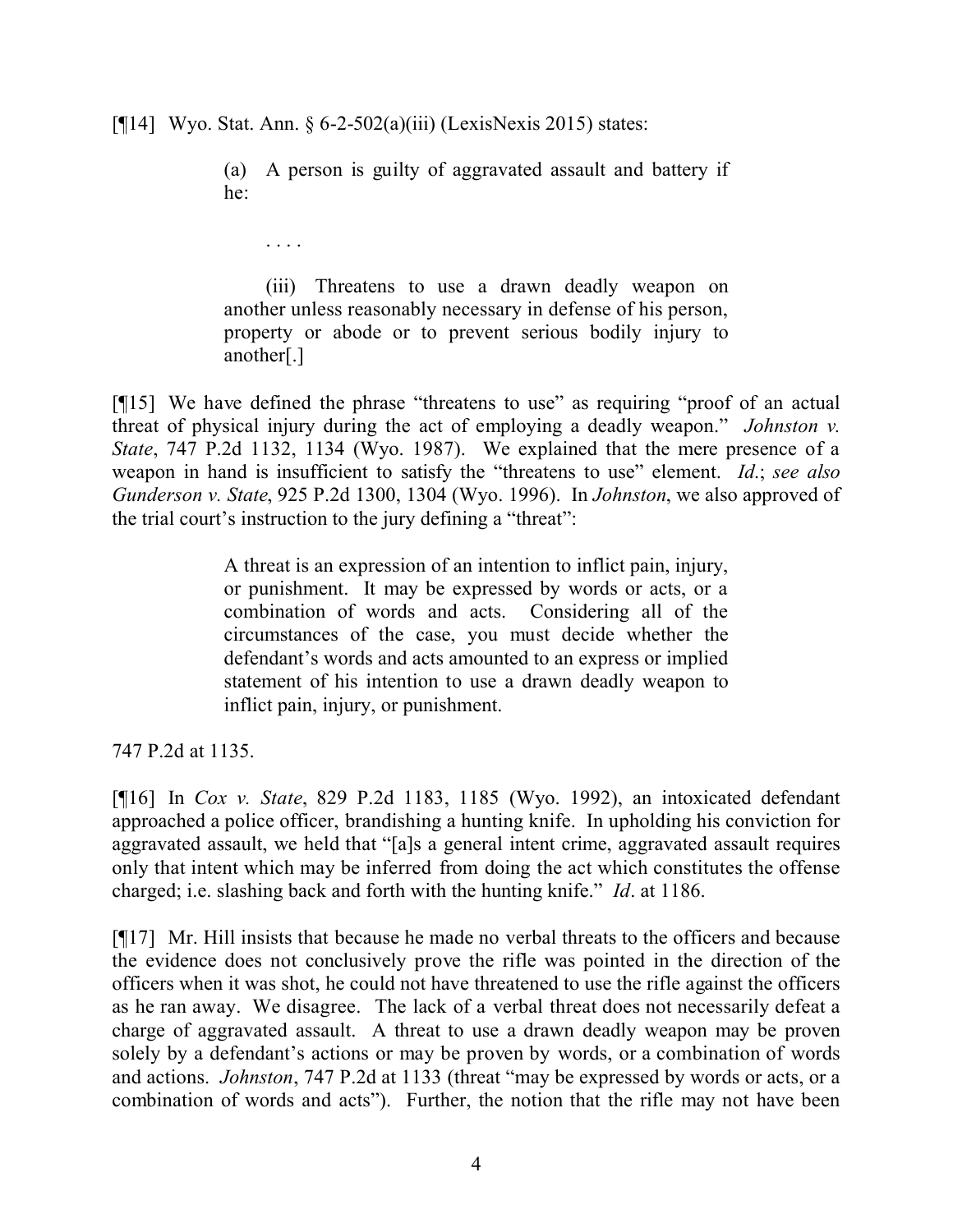pointed in the direction of the officers at the time it was fired does not mean that a jury could not properly infer that the shot was an expression of an intention to inflict pain, injury, or punishment. *See Hart v. State*, 2003 WY 12, ¶¶ 6, 10, 62 P.3d 566, 569-70 (Wyo. 2003) (holding handgun in the air for victim to see was sufficient to constitute a threat).

[¶18] We have previously found sufficient evidence to uphold a conviction for aggravated assault where no one saw the defendant with a weapon and where there was no evidence that he had the weapon in his immediate possession. In *Ewing v. State*, 2007 WY 78,  $\P$  4, 157 P.3d 943, 944 (Wyo. 2007), the defendant had retreated to his shed, and when officers arrived on the scene and attempted to open the doors, he yelled, "Any [m…... f……] that comes in that door is going to get shot, then I'll shoot myself in the head." At that point, the officers withdrew and the confrontation ultimately ended when officers fired pepper spray into the shed, forcing the defendant out. *Id*. at ¶ 4, 157 P.3d at 944-45. There was testimony that there had been a rifle on the floor of the shed two days before the incident, and when the officers entered the shed, they found the rifle in the open. *Id*. at ¶ 15, 157 P.3d at 947. We held that "those facts, combined with [the defendant's] statement that he was going to shoot the officers, allowed for the reasonable inference . . . that the rifle was 'drawn'" and supported the jury's conclusion that the defendant had committed an aggravated assault. *Id*. at ¶ 16, 157 P.3d at 947.

[¶19] We have also found sufficient evidence where the weapon was not pointed toward the victim. In *Hart v. State*, 2003 WY 12, 62 P.3d 566 (Wyo. 2003), the defendant, angered by a breakup with his ex-wife, went to the front door of her parents' home, and ordered her father to let him in. *Id*. at ¶ 6, 62 P.3d at 569. After her father told him to go home and cool off, the defendant responded by pulling a gun out of the back of his pants. *Id.* He held the gun up, pointing it toward the sky directly in front of a window, so that her father could see. *Id*. When it became apparent he would not be allowed to enter the home, the defendant walked toward his pickup truck, stopped, shot four rounds into his ex-wife's pickup truck, and then drove off. *Id*. On Hart's appeal for insufficient evidence, we affirmed, holding that "given Hart's demands and his display of a deadly weapon to the man resisting his demands, we are satisfied that a jury could rationally conclude that Hart made an actual threat to use a drawn deadly weapon [on his ex-wife's father]." *Id*. at ¶ 10, 62 P.3d at 569-70.

[¶20] Similarly, in this case, viewing the evidence in the light most favorable to the State, we find sufficient evidence for the jury to have rationally concluded that Mr. Hill threatened to use his rifle on the three officers. When the officers began pursuing Mr. Hill's vehicle, he ran two stop signs, he proceeded to speed away from the officers reaching a speed of 90 miles per hour, and when his vehicle stopped, he fled on foot with his AK-74 rifle in hand, despite orders from the law enforcement officers to show them his hands and get on the ground. He turned slightly back toward the officers and fired a single shot. He continued to run away from the officers and, about two minutes later,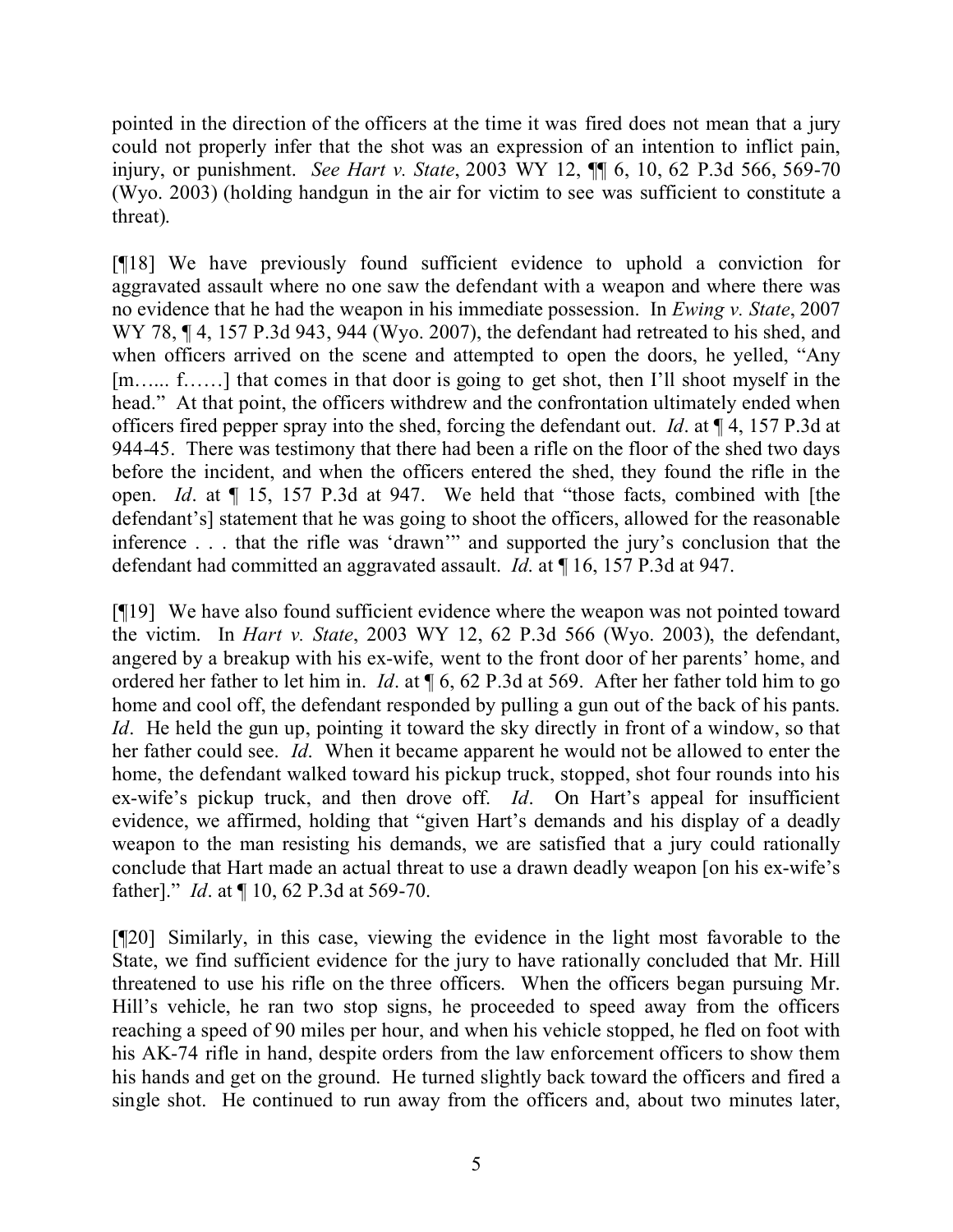fired three more shots. Given that the law enforcement officers had been in pursuit of Mr. Hill, and Mr. Hill's response, which included defying their orders and carrying a deadly weapon and firing it as he ran away from them, we are convinced that a jury could rationally conclude that Mr. Hill made an actual threat to use a drawn deadly weapon on the officers.

## *II. Did the district court abuse its discretion when it permitted evidence of law enforcement officers' reactions to the fired shot?*

[¶21] Mr. Hill challenges the district court's decision to allow testimony of the officers on the scene regarding their reactions once the first shot had been fired. Defense counsel filed a pre-trial motion in limine seeking to exclude evidence of what counsel characterized as "victim impact" testimony. Counsel argued that the State should be precluded from "discussing or inquiring about subjective fear of the officers as it is not relevant to the existence of an actual threat of physical injury" and is "highly prejudicial and designed to prejudice the fact finder." The district court denied the motion, and defense counsel renewed his objection to the testimony at trial.

[¶22] Because Mr. Hill raised objections during trial, we review the trial court's evidentiary rulings for an abuse of discretion:

> Evidentiary rulings are within the sound discretion of the trial court and include determinations of the adequacy of foundation and relevancy, competency, materiality, and remoteness of the evidence. This Court will generally accede to the trial court's determination of the admissibility of evidence unless that court clearly abused its discretion.

*Brock v. State*, 2012 WY 13, ¶ 23, 272 P.3d 933, 939-40 (Wyo. 2012) (quoting *Edwards v. State*, 2007 WY 146, ¶ 7, 167 P.3d 636, 637 (Wyo. 2007)). "The ultimate issue that we decide in determining whether there has been an abuse of discretion is whether or not the court could have reasonably concluded as it did." *Edwards v. State*, 973 P.2d 41, 45 (Wyo. 1999) (quoting *State v. McDermott*, 962 P.2d 136, 138 (Wyo. 1998)).

*Lawrence v. State*, 2015 WY 97, ¶ 10, 354 P.3d 77, 80 (Wyo. 2015). **"**Upon a finding of abuse of discretion, we must then determine whether the error was prejudicial. 'Error is prejudicial if there is a reasonable possibility that the verdict might have been more favorable to the defendant if the error had not been made.'" *Toth v. State*, 2015 WY 86A, ¶ 29, 353 P.3d 696, 705-06 (Wyo. 2015) (citation omitted).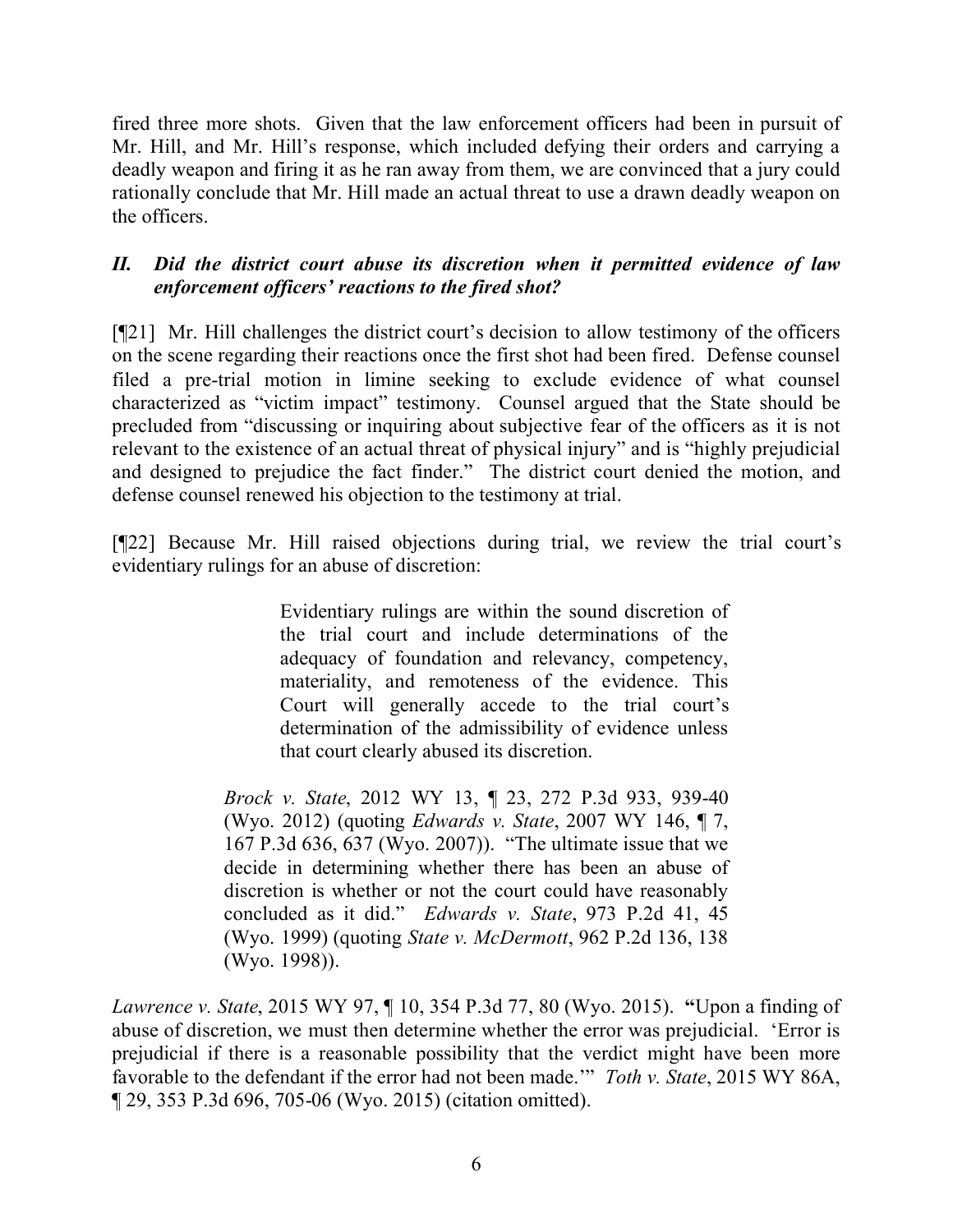[¶23] There were three officers on the scene at the time the shots were fired: Cody police officers Scott Burlingame and Eric Wright, and Deputy JJ Schwindt from the Park County Sheriff's Office. At trial, all three law enforcement officers testified regarding the events transpiring immediately after Mr. Hill exited his vehicle.<sup>1</sup>

[¶24] Officer Burlingame testified:

Q. [State's counsel]: Approximately how long from the time that Mr. Hill exited the car until that shot was fired?

A. [Officer Burlingame]: Approximately ten seconds.

Q. All right. And what did you do then?

- A. I took cover behind my vehicle.
- Q. Why did you do that?

A. I was in fear for my life. I told the other officers that were on the team -- Deputy Schwindt had just arrived and Eric Wright. You can hear me say "Take cover." We got down behind our vehicles for fear of being shot.

Q. Can you explain why?

A. Yeah. We didn't want to get shot.

. . . .

Q. All right. When you say "Take cover," what does that mean?

A. Get down. Get behind something that could potentially help stop bullets.

Q. And what did you do?

  $1$  Mr. Hill challenges the admissibility of certain testimony given by both Officer Burlingame and Officer Wright, but does not complain of error with respect to the testimony of Deputy Schwindt. Thus, Deputy Schwindt's description of the events will not be discussed here.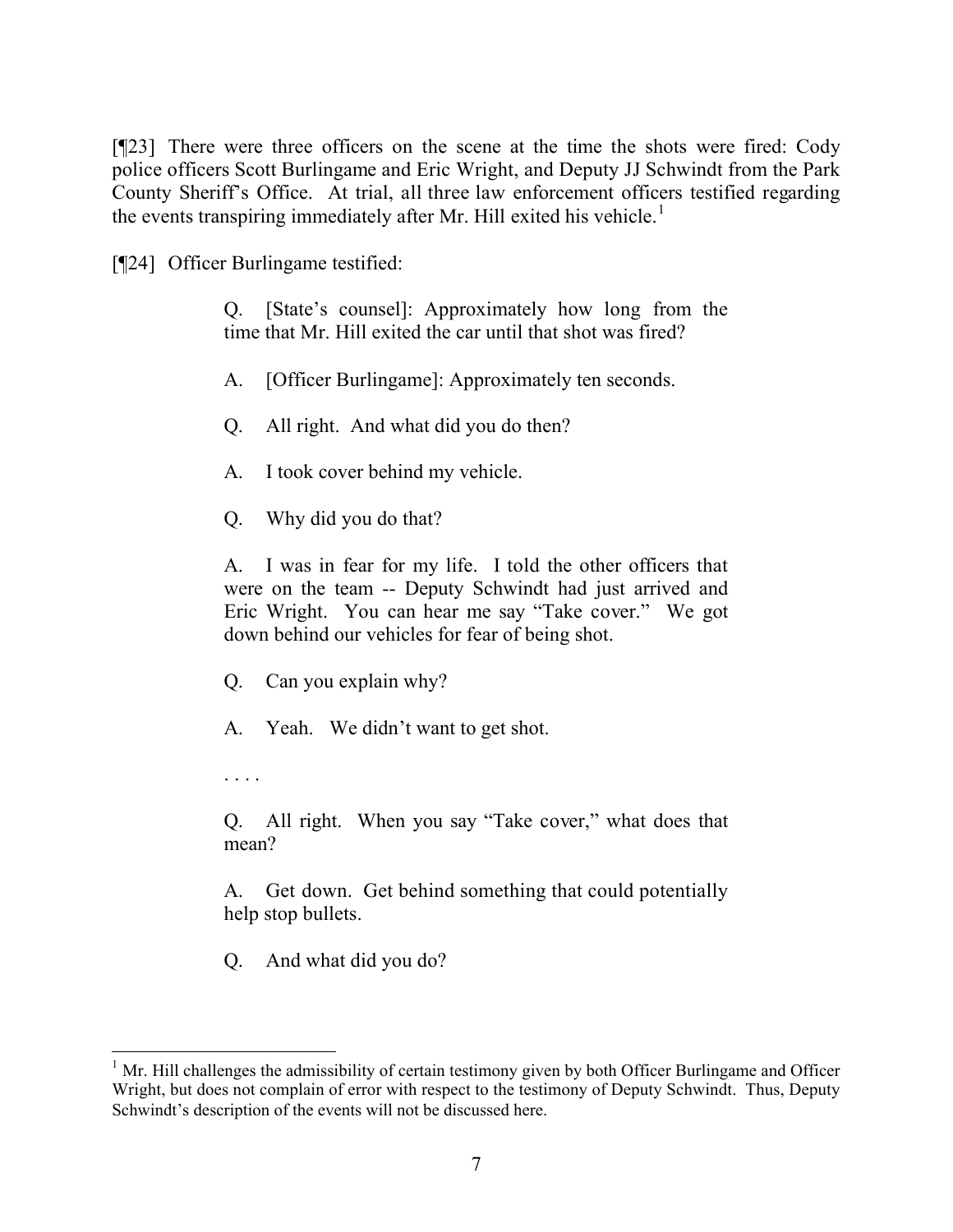A. I got down behind -- I believe it was my passenger side, right behind my passenger-side rear wheel.

. . . .

Q. All right. Now, in terms of what you did next, what's going through your head? What's your plan as a law enforcement officer in this circumstance?

A. I advised, I think, fairly quickly the other units to make sure they turned their lights off. We didn't know where the suspect had gone at that point. I didn't know if he was just out there laying in the sage brush. I had no idea. While we were -- while we were kind of formulating a plan on how to get everybody in there, we heard a couple more shots being fired.

Q. Okay. Do you recall specifically how many additional shots you heard fired?

A. Three.

[¶25] Officer Burlingame was asked whether he had a "heightened sense of the possibility of being injured" and he responded, "Absolutely." He went on to explain, "Given the circumstances, a suspect that I'm pursuing gets out of the vehicle with a rifle, . . . I obviously assumed that I was being shot at and told my trainee, 'You need to get down,' and the same thing with [Deputy Schwindt]."

[¶26] And, when asked why he turned his lights off, Officer Burlingame responded:

A. Right. I turned my lights off, because we were exposed. It's no different than sitting around a campfire. When you're sitting around a campfire, you can't see but ten feet past that campfire. Shut all the lights off, and your eyes acclimate. You can see obviously anybody standing just outside - outside of the light that you could see in, and we were very far exposed. And, again, I radioed to the incoming units. I didn't want them to get shot.

Q. You felt like you were in danger?

A. Absolutely.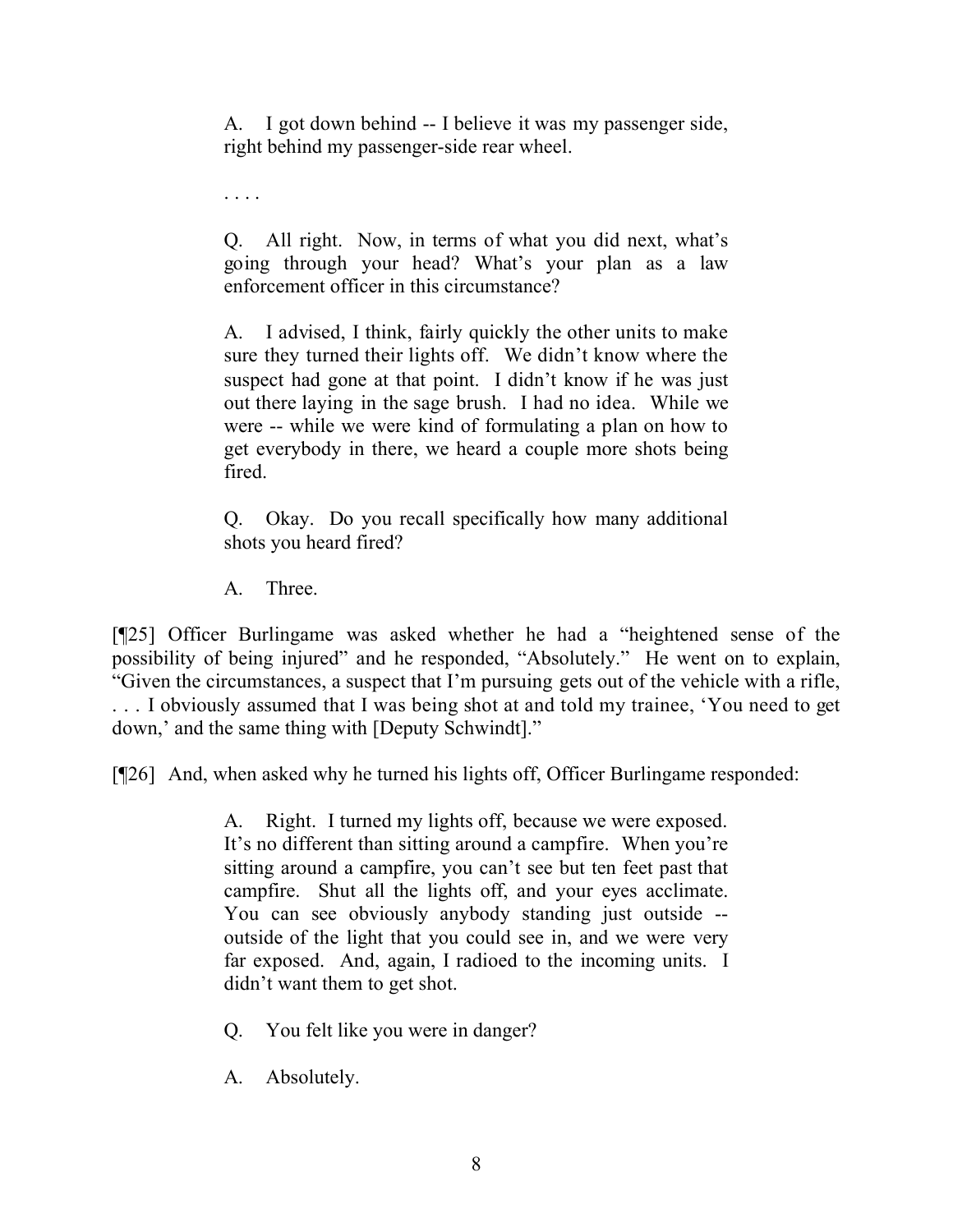[¶27] Officer Wright, a trainee in the Cody Police Department, who was riding with Officer Burlingame, also testified.

> Q. [State's counsel]: When you heard the shot, what did you do?

> A. [Officer Wright]: We immediately took cover. I mean, I felt very threatened at the time. I think that's a police officer's worst nightmare. I guess at one point I thought in my short career -- it may be over. I felt very threatened at that point.

> Q. All right. When you say "take cover," can you explain what you did exactly?

> A. Sure. Officer Burlingame and I just basically stepped out of the vehicle with the doors open. Once we heard the report of the rifle, we scurried to the back of the vehicle to try and get even more cover between us, and I guess the person that was shooting towards us.

. . . .

Q. Okay. Now, you're in the cover position. What happens next?

A. Well, there were three officers out there, Officer Burlingame and myself and Deputy Schwindt, and I knew that Deputy Schwindt was behind us somewhere. Immediately after the shots were fired I radioed that, and I believe Officer Burlingame also radioed shots fired.

We had other officers on the way. And, again, it was dark. I had no idea where our suspect was, so we were just hunkered down behind the car and waiting for our backup to arrive.

. . . .

Q. All right. Okay. Now, the first shot that you heard, talk about the report of the rifle, the sound of the shot.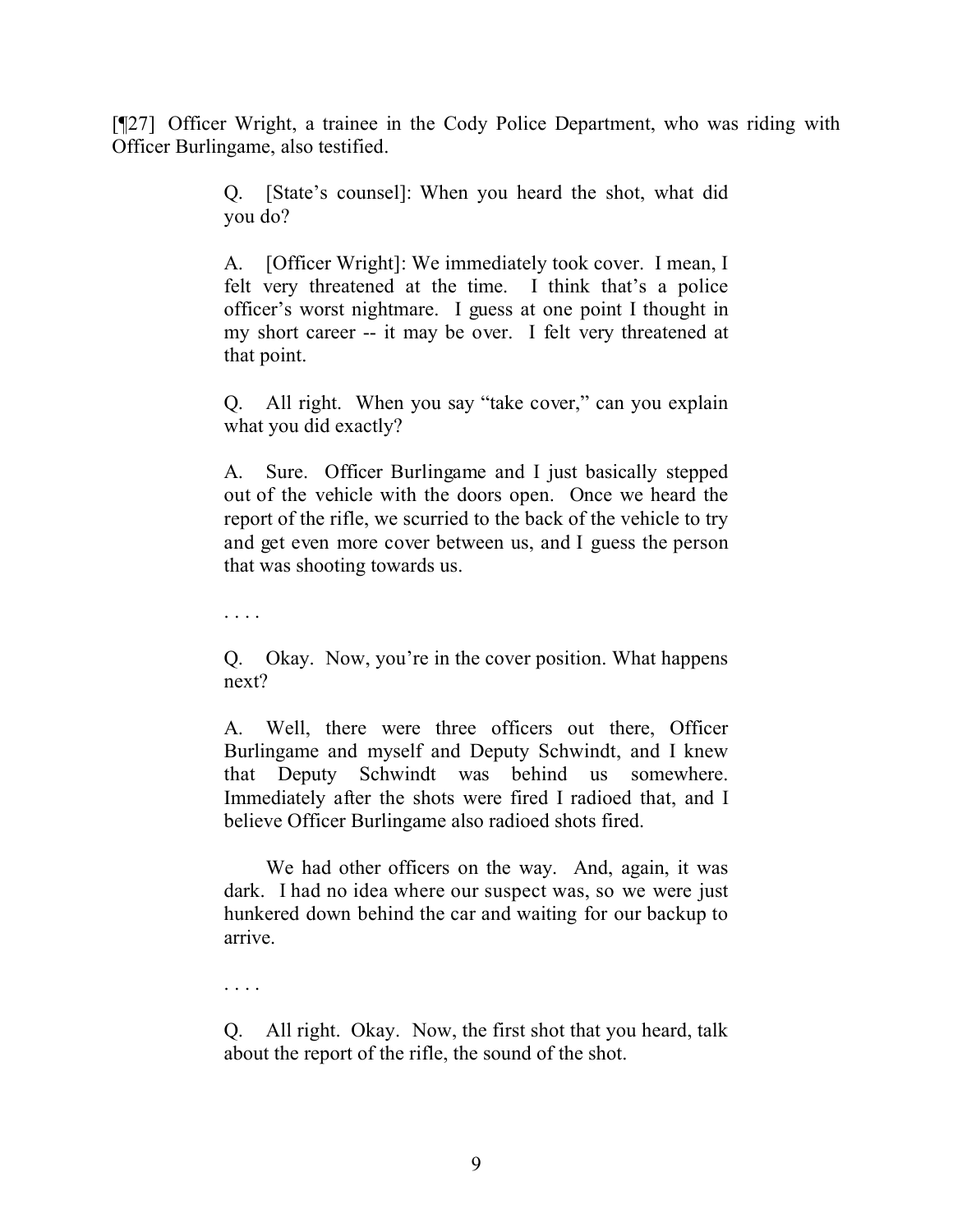A. You know, I'm a pretty avid hunter, so I understand what guns sound like. And so when the suspect fled the vehicle and I heard that sound, there was no question in my mind that was a gun.

And in my situation I thought it was coming right at me, so I was scared at that point.

Mr. Hill claims that the district court abused its discretion by allowing this testimony.

[¶28] Mr. Hill first asserts that this testimony is victim impact testimony and, therefore, should not have been admitted. Generally, "[t]he testimony of victims of a crime describing how it affected their lives after the crime is irrelevant" with respect to the question of whether a crime has been committed. *Jensen v. State*, 2005 WY 85, ¶ 16, 116 P.3d 1088, 1094 (Wyo. 2005) (citing *Moore v. State*, 2003 WY 153, ¶ 27, 80 P.3d 191, 198 (Wyo. 2003)). Mr. Hill also argues that the statements by the law enforcement officers regarding whether they felt threatened are irrelevant; and, even if they are relevant, their probative value is exceeded by the danger of unfair prejudice.

[¶29] The testimony of Officers Burlingame and Wright is not victim impact testimony because it does not tend to establish how the crime affected their lives. Rather, their testimony concerned the immediate aftermath of the first shot, when they were on the scene and still responding to the initial 911 call. *See Jensen*, 2005 WY 85, ¶ 17, 116 P.3d at 1094 ("The testimony did not tend to establish the impact of this crime on [the victim's] or [her son's] lives[.]"). The question that must be answered, however, is whether the testimony that the officers thought they were being shot at, feared for their lives, and took cover is relevant and, if so, whether any probative value is outweighed by the danger of unfair prejudice.

> Before evidence can be admissible, it must be relevant. Evidence is relevant if it has "any tendency to make the existence of any fact that is of consequence to the determination of the action more probable or less probable than it would be without the evidence. . . ."

> Relevant evidence may be excluded, however, if "its probative value is substantially outweighed by the danger of unfair prejudice."

*Thomas v. State*, 2006 WY 34, ¶ 28, 131 P.3d 348, 356 (Wyo. 2006) (quoting *Hernandez v. State*, 976 P.2d 672, 676 (Wyo. 1999)).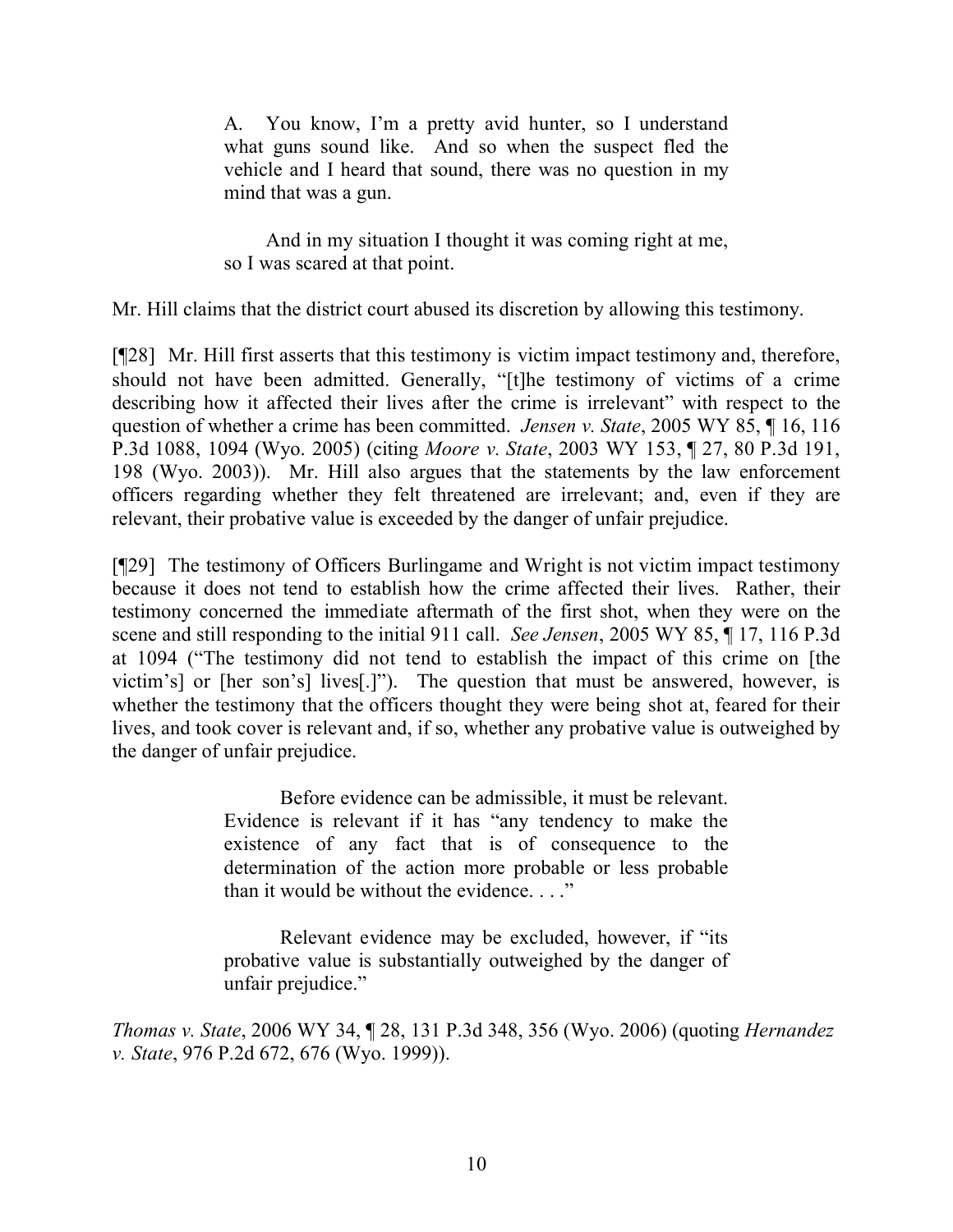[¶30] "In criminal cases, evidence is always relevant if it tends to prove or disprove one of the elements of the crime charged." *Hernandez v. State*, 976 P.2d 672, 676 (Wyo. 1999) (quotations marks and citations omitted). The victim's response, injury, or perception of threat is not an element of the crime of aggravated assault with a deadly weapon. Wyo. Stat. Ann.  $\frac{6-2-502(a)(iii)}{2}$ . By contrast, other criminal statutes require a victim to perceive the alleged threat in order to establish the existence of the crime. For example, first-degree sexual assault, under Wyo. Stat. Ann. § 6-2-302(a)(ii) (LexisNexis 2015), includes as an element "the victim reasonably believes that the actor has the present ability to execute these threats[.]" There is no such element in aggravated assault under  $\S 6$ -2-502(a)(iii), and we will not read language into a statute that is otherwise clear and unambiguous. *See Wyo. Cmty Coll. Comm'n v. Casper Cmty Coll. Dist.*, 2001 WY 86, ¶ 16, 31 P.3d 1242, 1249 (Wyo. 2001). Thus, as a general matter, "[w]e are not concerned with the subjective reaction of the victim." *Levengood*, 2014 WY 138, ¶ 19, 336 P.3d at 1205.

[¶31] The State argues, however, that the testimony of the officers is relevant to the question of whether Mr. Hill actually threatened them with his weapon. The proper inquiry under W.R.E. 401 is whether the victims' responses to the alleged threat tend to prove or disprove the existence of the threat.

[¶32] We have considered the admissibility of victims' responses to an alleged threat in other cases. For example, in *Jensen*, the victim testified that she was "terrified" and stated: "I thought I was going to die. I thought my son was going to die." 2005 WY 85, *¶* 14, 116 P.3d at 1093. She also testified that she remembered her son "crying a lot." *Id*. The investigating officer, who arrived after the victim called 911 from a nearby convenience store, described her as "visibly upset," "shaking," crying, and "clinging to her child." *Id*. On appeal, Jensen claimed that because the elements of aggravated assault have nothing to do with the emotional state of the victims, this testimony was irrelevant and deprived him of his right to a fair trial. *Id*. We disagreed, holding:

> Jensen's theory of the case was that [the victim] was lying about the confrontation and that he had never threatened [the victim] or [her son], only himself. The testimony regarding the emotional state of [the victim] and [her son] during and in the immediate aftermath of the assault tends to disprove the assertion that [the victim's] accusations were calculated.

*Id.* at  $\P$  17, 116 P.3d at 1094.

[¶33] Likewise, in *Gunderson*, we looked to the victim's state of mind and her reaction to the defendant's conduct as relevant evidence of a threat in determining the sufficiency of the evidence: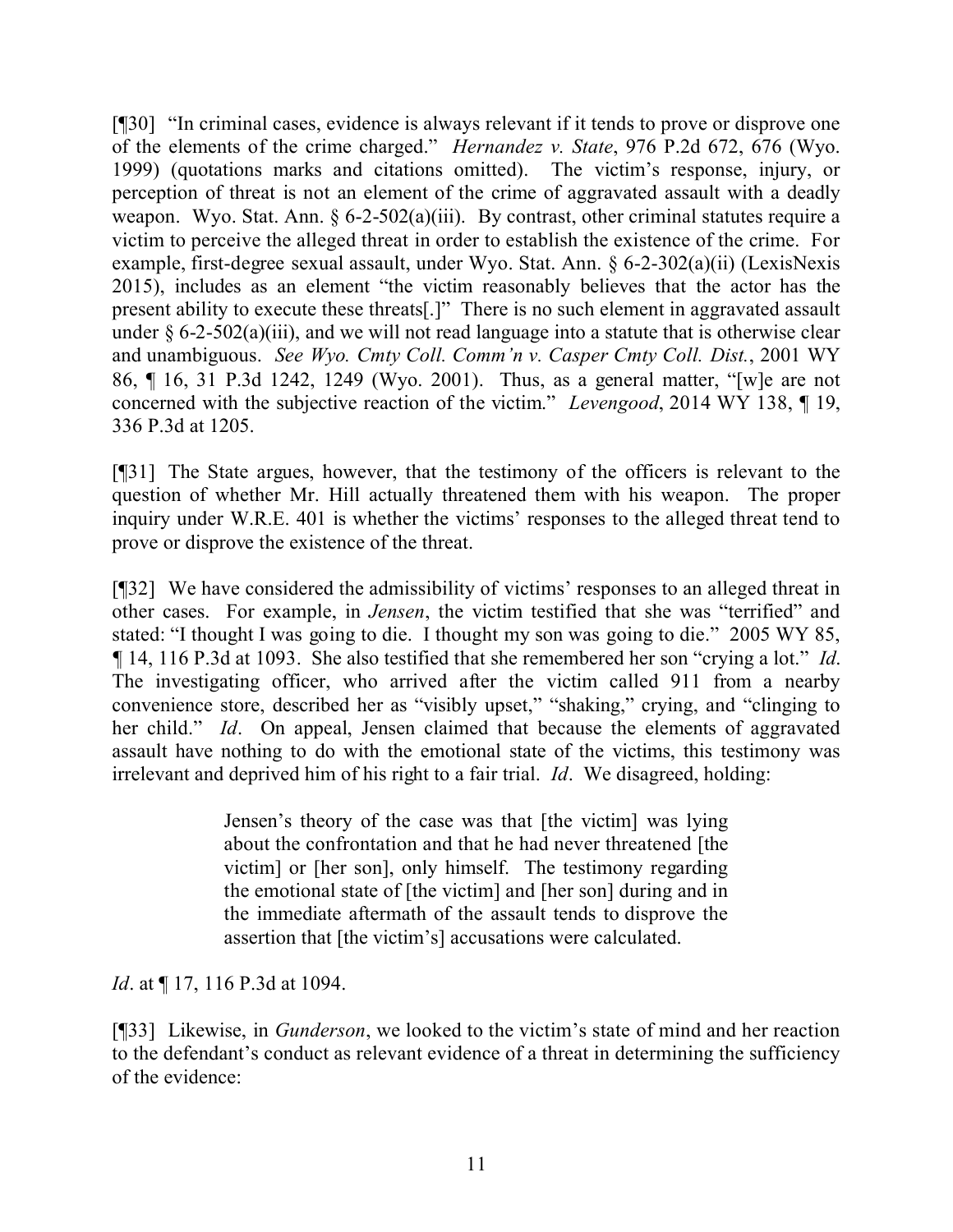[The victim] further testified that she considered [defendant's] statement to be a personal threat toward her and that she believed her life was in danger. The fact that the victim got out of the car and ran across a field in her bare feet reinforces her statement that she believed she was actually being threatened.

We conclude that the jury reasonably inferred that [defendant's] actions with the gun constituted an actual threat[.]

925 P.2d at 1304.

[¶34] And, in *Johnston v. State*, 747 P.2d 1132 (Wyo. 1987), evidence of the victim's state of mind was considered in determining the sufficiency of the evidence to convict Mr. Johnston of aggravated assault. "Asked if [the victim] was acting in an aggressive way, his mother responded, 'He acted scared \* \* \* he was just scared.' Even [another witness] testified that he felt threatened by having a knife pointed at him earlier in the affray." *Id*. at 1136.

[¶35] By contrast, in *Levengood*, the defendant challenged the sufficiency of the evidence on appeal. 2014 WY 138, ¶ 2, 336 P.3d at 1202. The trial court had admitted evidence of the victim's state of mind, some of which was favorable to the defendant. This Court stated that "[w]e are not concerned with the subjective reaction of the victim. Instead, we must objectively consider the actions of the defendant, and decide whether a rational trier of fact could infer [that there had been an actual threat]." *Id*. at ¶ 19, 336 P.3d at 1205. It is important to note that the question in *Levengood* was sufficiency of the evidence, and the standard of review for sufficiency of the evidence requires us to disregard evidence favoring the defendant. In *Levengood*, the victim's state of mind was favorable to the defendant and, therefore, our standard of review did not allow its consideration. Nevertheless, we held that the victim's testimony was not relevant to the question of whether there was an actual threat. *Id*.

[¶36] Our examination of the testimony of Officers Burlingame and Wright leads us to conclude that their testimony had some relevance under W.R.E. 401. Like the testimony in *Jensen*, *Gunderson*, and *Johnston*, the officers' testimony that they hid behind their vehicles is relevant to the existence of an actual threat. The objective actions taken by the officers in the immediate aftermath of the shot, such as taking cover behind their vehicles, were relevant to explain the unfolding events, and under our precedent may have been relevant to the question of whether the conduct of Mr. Hill posed an actual threat. We turn then to the question of whether evidence of the officers' actions was unduly prejudicial under W.R.E. 403.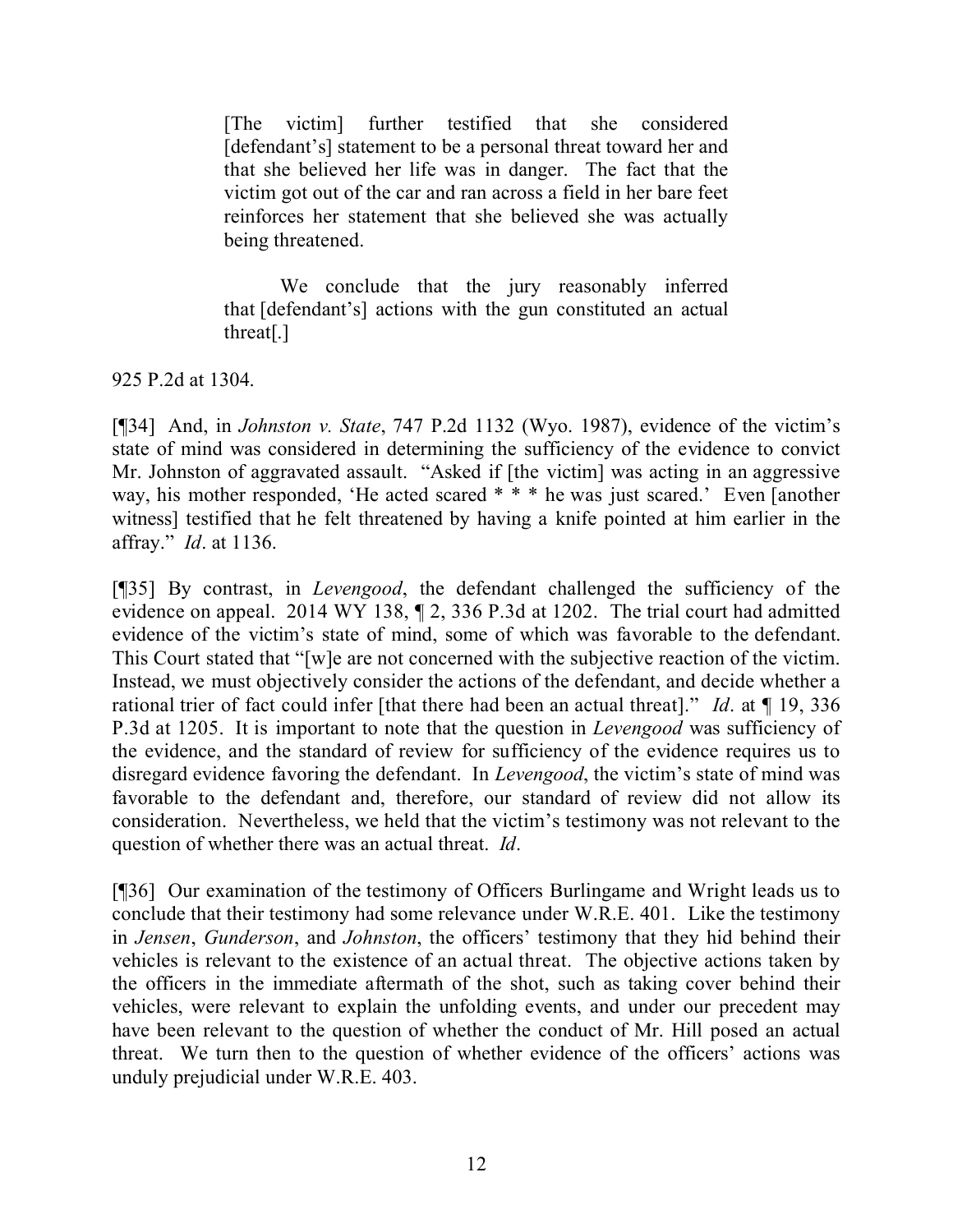[¶37] W.R.E. 403 provides that relevant evidence "may be excluded if its probative value is substantially outweighed by the danger of unfair prejudice, confusion of the issues, or misleading the jury, or by considerations of undue delay, waste of time, or needless presentation of cumulative evidence." This balancing test is assigned to "the sound discretion of the trial court." *Downing v. State*, 2011 WY 113, ¶ 4, 259 P.3d 365, 366 (Wyo. 2011); *Jennings v. State*, 806 P.2d 1299, 1305 (Wyo. 1991). "For us to conclude that a trial court abused its discretion in weighing evidence under W.R.E. 403, 'the appellant must show that the testimony has little or no value and that it was extremely inflammatory or introduced solely for the purpose of inflaming the jury." *Wimbley v. State*, 2009 WY 72, ¶ 20, 208 P.3d 608, 613 (Wyo. 2009) (quoting *Jennings*, 806 P.2d at 1305). The objective testimony of the officers concerning their actions in the aftermath of the first shot, when examined in context, was relevant to the question of whether there was an actual threat and did not put Mr. Hill at risk of being unfairly prejudiced.

[¶38] However, we agree that any probative value of the law enforcement officers' subjective fears is outweighed by the danger of unfair prejudice. Specifically, the following testimony is of very little probative value and presented a danger of unfair prejudice:

- "I felt threatened."
- "[T]hat's a police officer's worst nightmare."
- "I was in fear for my life."
- "You felt you were in danger? Absolutely."
- "I felt very threatened at the time. I think that's a police officer's worst nightmare. I guess I thought at one point in my short career – it may be over."

[¶39] The officers' testimony regarding their subjective fear has little or no relevance to the question of whether there was a threat, an element of the crime that does not require any specific response from the victim. As the Colorado Supreme Court has stated:

> Evidence that the victim was generally nervous and afraid after an alleged crime is not necessarily relevant to the question whether the crime was committed by the defendant. Even where the victim's state of mind is relevant for other purposes, such as whether a crime occurred, there is danger that the prejudicial character of the evidence may overshadow its probative value. CRE 403.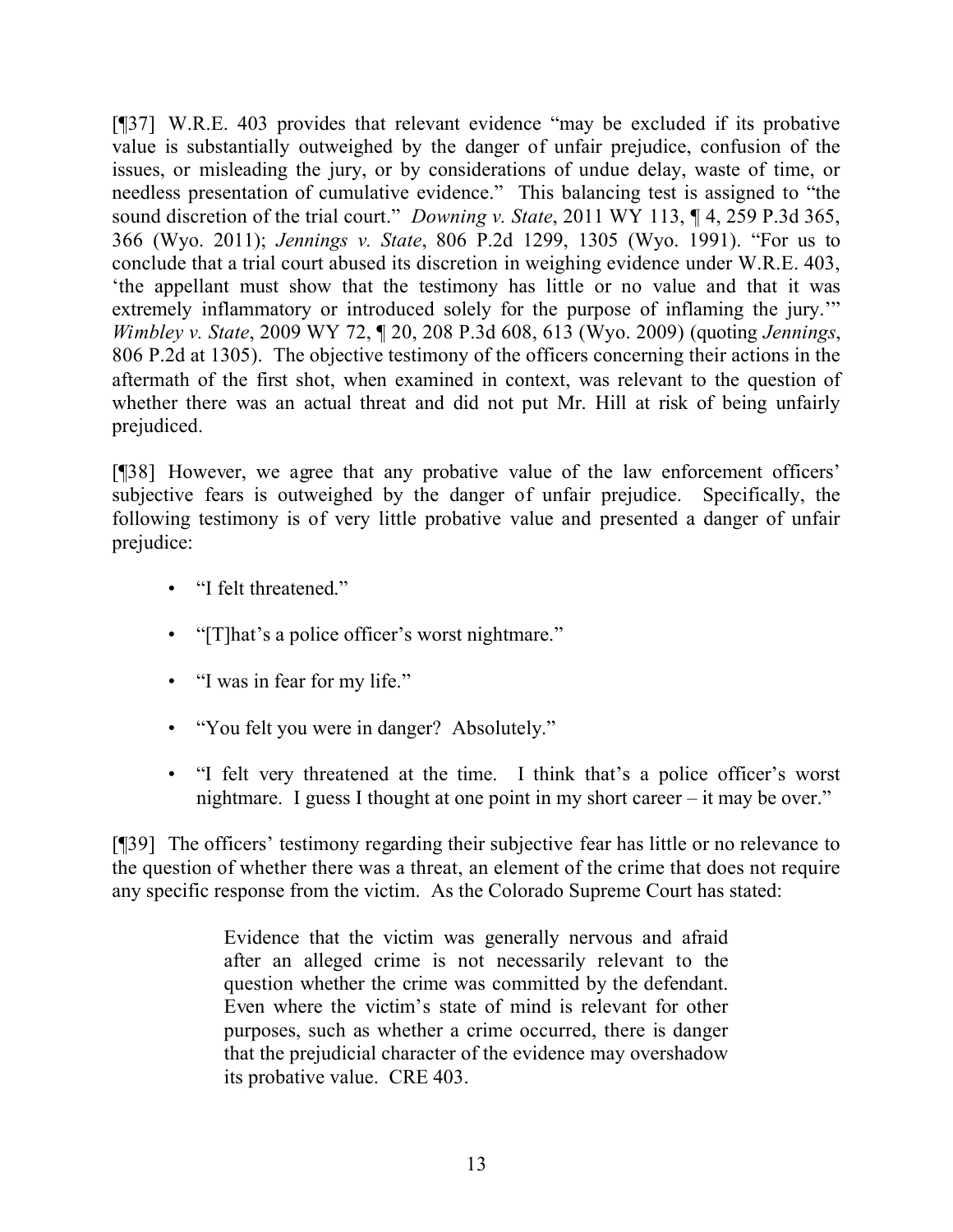*People v. Haymaker*, 716 P.2d 110, 113 (Colo. 1986). Moreover, any probative value of this evidence is outweighed by the danger of unfair prejudice which lies in the possibility of a jury sympathizing with police officers who have placed their lives in danger for the protection of the public. *See People v. Blue*, 724 N.E.2d 920, 934 (Ill. 2000) (holding that garments of police officer "tip the evidentiary scale from items that are merely useful to those that are aimed directly at the sympathies, or outrage, of the jury. These are not just bloody clothes, but the clothes of a police officer, which . . . are uniquely 'charged with emotion."). The trial court's decision to allow that testimony was an abuse of discretion.

[¶40] We now must determine whether that error was prejudicial. "Error is prejudicial if there is a reasonable possibility that the verdict might have been more favorable to the defendant if the error had not been made." *Toth v. State*, 2015 WY 86A, ¶ 29, 353 P.3d 696, 705-06 (Wyo. 2015) (citation omitted). In this instance, we cannot say Mr. Hill has established that the verdict might have been more favorable had this evidence not been admitted. The other evidence against Mr. Hill, including the high speed chase, his attempt to evade the officers, his disregard of the officers' commands for him to stop, his flight from the officers when he exited his vehicle, and the firing of his weapon, was overwhelming. As a result, we find that the error was not prejudicial.

## *III. Did the district court abuse its discretion when it denied Mr. Hill's motion for mistrial based upon prosecutorial misconduct?*

[¶41] Mr. Hill claims that the prosecutor engaged in prosecutorial misconduct in closing argument. The majority of the prosecutor's comments which Mr. Hill now claims amount to prosecutorial misconduct, formed the basis of defense counsel's motion for mistrial or new trial.

[¶42] We review the denial of a motion for mistrial for abuse of discretion. *McGill v. State*, 2015 WY 132, ¶ 8, 357 P.3d 1140, 1444 (Wyo. 2015). An abuse of discretion occurs where the district court could not have reasonably concluded as it did. *Id.* at ¶ 8, 357 P.3d at 1144; *Yellowbear v. State*, 2008 WY 4, ¶ 66, 174 P.3d 1270, 1295 (Wyo. 2008); *Thomas*, 2006 WY 34, ¶ 10, 131 P.3d at 352; *Gunnett v. State*, 2005 WY 8, ¶ 15, 104 P.3d 775, 779 (Wyo. 2005).

> Boiled down to its essence, the process is this: (1) when a motion for mistrial or new trial is presented, the district court considers the motion and grants it if justice so requires; (2) justice requires that the motion be granted only if the appellant has been prejudiced because his or her substantial rights were abridged; (3) if the motion is denied, and that denial is appealed, we review that denial for an abuse of discretion; (4) abuse of discretion has occurred where the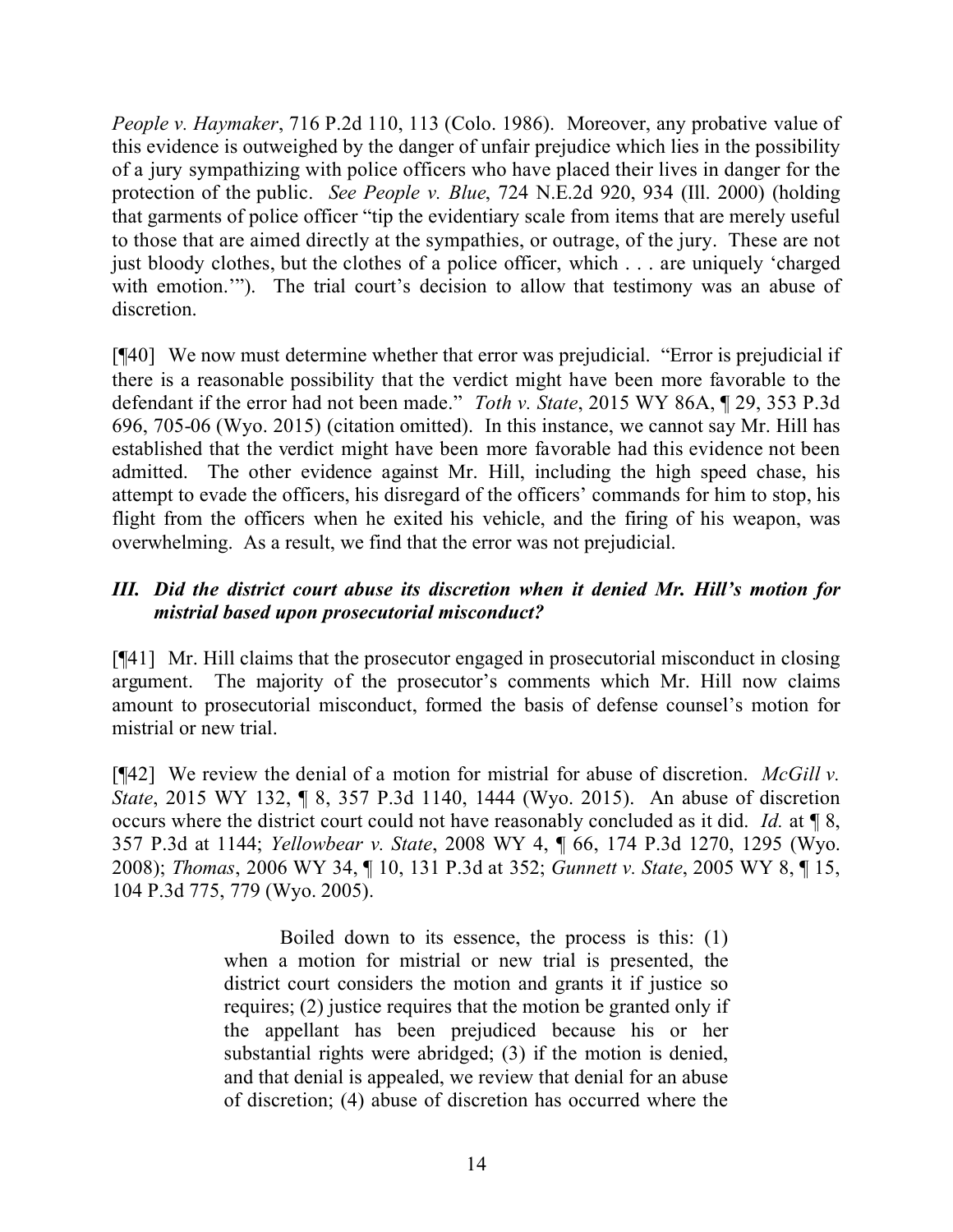district court could not have reasonably concluded as it did. *With specific regard to claims of prosecutorial misconduct during closing argument, we consider the alleged misconduct in the context of the entire argument, and the entire record, with the determinative factor being whether, in the absence of the error, the verdict might have been more favorable to the accused. Phillips v. State*, 2007 WY 25, ¶ 8, 151 P.3d 1131, 1133-34 (Wyo. 2007); *see also Talley v. State*, 2007 WY 37, ¶ 9, 153 P.3d 256, 260 (Wyo. 2007); *Butcher v. State*, 2005 WY 146, ¶ 39, 123 P.3d 543, 554 (Wyo. 2005)[,*overruled on other grounds by Wilkerson v. State*, 2014 WY 136, 336 P.3d 1188 (Wyo. 2014)]; *Burton v. State*, 2002 WY 71, ¶¶ 11-12, 46 P.3d 309, 313 (Wyo. 2002).

*Yellowbear*, 2008 WY 4, ¶ 68, 174 P.3d at 1295-96 (emphasis added).

[¶43] The prosecutor began his closing statement with the following:

Ladies and Gentlemen of the jury, we had some light moments during the last three days. We had some references to things that we all thought were funny or humorous, but the bottom line is that this is a deadly serious case, deadly serious for the Tucker family, deadly serious for the law enforcement officers involved, *deadly serious for the community*; and we need to look at all of the facts individually and look at the credibility of the witnesses.

(Emphasis added.) The prosecutor also commented that Mr. Hill had "basically a war wagon that he is driving with two AKs and hundreds of rounds. And he is cruising into town."

[¶44] Mr. Hill contends that the prosecutor's statements that the matter is "deadly serious for the community" and reference to the "war wagon" were improper because they raised a community outrage argument, which is prohibited. *See Gayler v. State*, 957 P.2d 855, 861 (Wyo. 1998) (recognizing that an appeal to jury to join the war on drugs by convicting the defendant was prosecutorial misconduct).

[¶45] "The rule of law against community outrage arguments is clear and unequivocal. 'This Court has frequently admonished prosecutors to seek convictions by presenting evidence of guilt, rather than by arousing the passions and prejudices of jurors against societal evils.'" *Hernandez v. State*, 2010 WY 33, ¶ 23, 227 P.3d 315, 322-23 (Wyo. 2010) (citations omitted).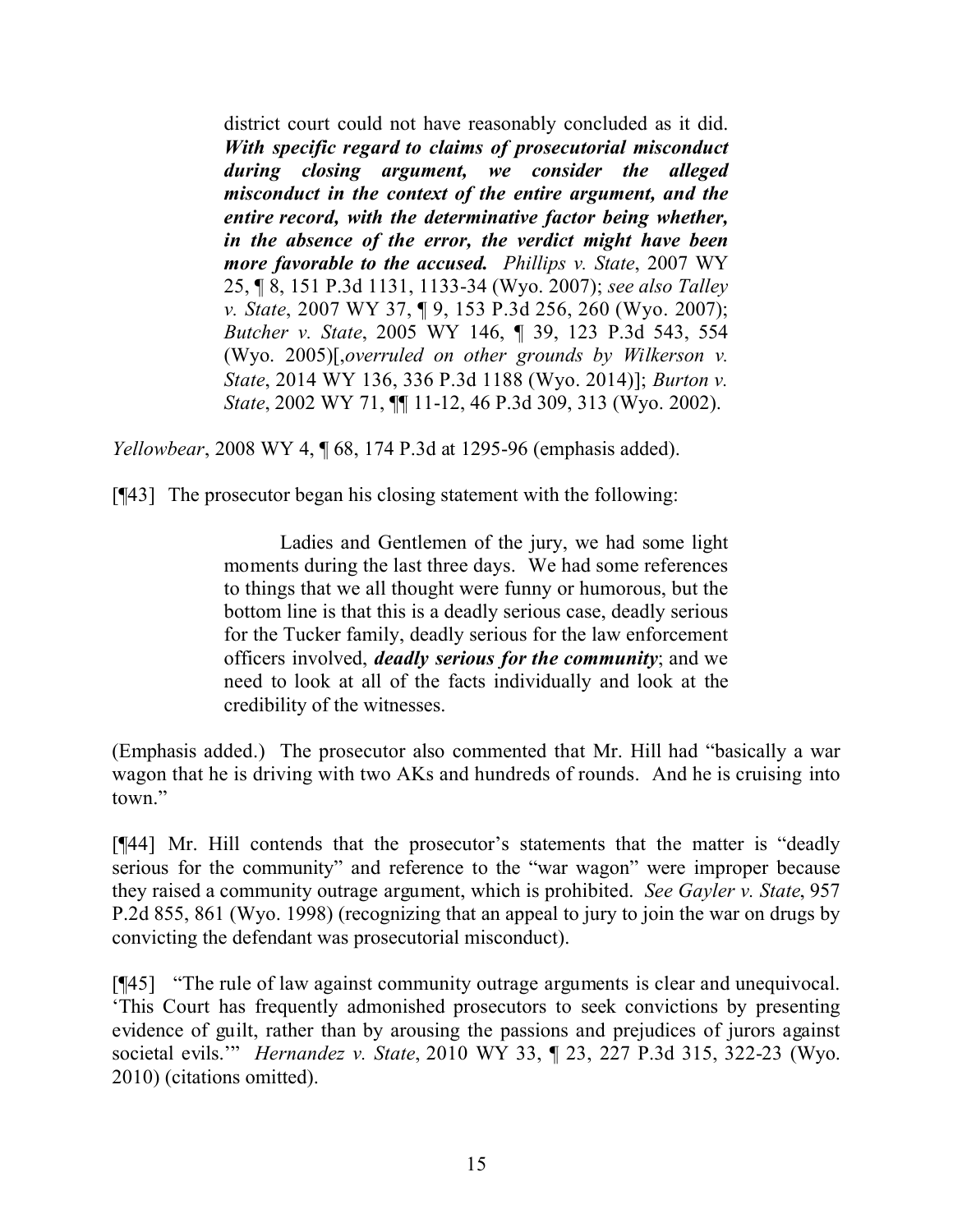Arguments which are calculated to appeal to the jury's prejudice or passion are improper because they pose a risk that the accused may be convicted for reasons wholly irrelevant to his guilt or innocence. Accordingly, it is improper for a prosecutor to encourage the jury to convict a defendant in order to protect the community rather than upon the evidence presented at trial.

*Burton*, 2002 WY 71, ¶ 15, 46 P.3d at 314 (citations omitted).

[¶46] The jury heard evidence that Mr. Hill had two assault weapons and hundreds of rounds of ammunition with him when the events in question transpired. In considering Mr. Hill's motion for mistrial, the district court noted that the "war wagon [statement] . . . is a strong statement, but there were two weapons with a lot of ammunition." While this statement did contain descriptive, colorful language, we cannot say that the district court abused its discretion in finding it was a reasonable summary of the evidence already before the jury. *See Yellowbear*, 2008 WY 4, ¶ 72, 174 P.3d at 1297 (allowing prosecutor to call defendant "father from hell" was not an abuse of discretion given the nature of the evidence). However, the district court did not address the comment that the war wagon was "cruising into town." That portion of the comment also was a true statement of the facts and standing alone it would not amount to a community outrage argument. However, in conjunction with the prosecutor's argument that the case is "deadly serious to the community," the statement that the war wagon was cruising into town does raise an improper community outrage argument. It was clearly a statement made to convince the jury that the entire town was in danger. It was prosecutorial misconduct to make that claim.

[¶47] The State concedes the statement that this case "is deadly serious to the community" was, indeed, prosecutorial misconduct, but argues that it did not result in material prejudice. The State also argues that the "war wagon" statement did not materially prejudice Mr. Hill. To determine whether Mr. Hill was prejudiced, we must evaluate these comments "in the context of the entire argument, and with reference to the entire record." *Hernandez*, 2010 WY 13, ¶ 25, 227 P.3d at 323. We are unable to conclude that these two comments, made in the beginning of closing argument, had the effect of persuading the jury to return a guilty verdict. Considering these comments in the context of the entire argument, and the entire record, including the evidence regarding Mr. Hill's confrontation with the Tucker family, his flight from law enforcement officers and the subsequent firing of his weapon, we are not convinced that, in the absence of the error, the verdict would have been more favorable to Mr. Hill. *See Yellowbear*, 2008 WY 4, ¶ 68, 174 P.3d at 1295-96. These comments, improper as they were, did not prejudice Mr. Hill and, as a result, do not warrant reversal. Accordingly, we conclude that the district court did not abuse its discretion in refusing to grant a mistrial on this basis.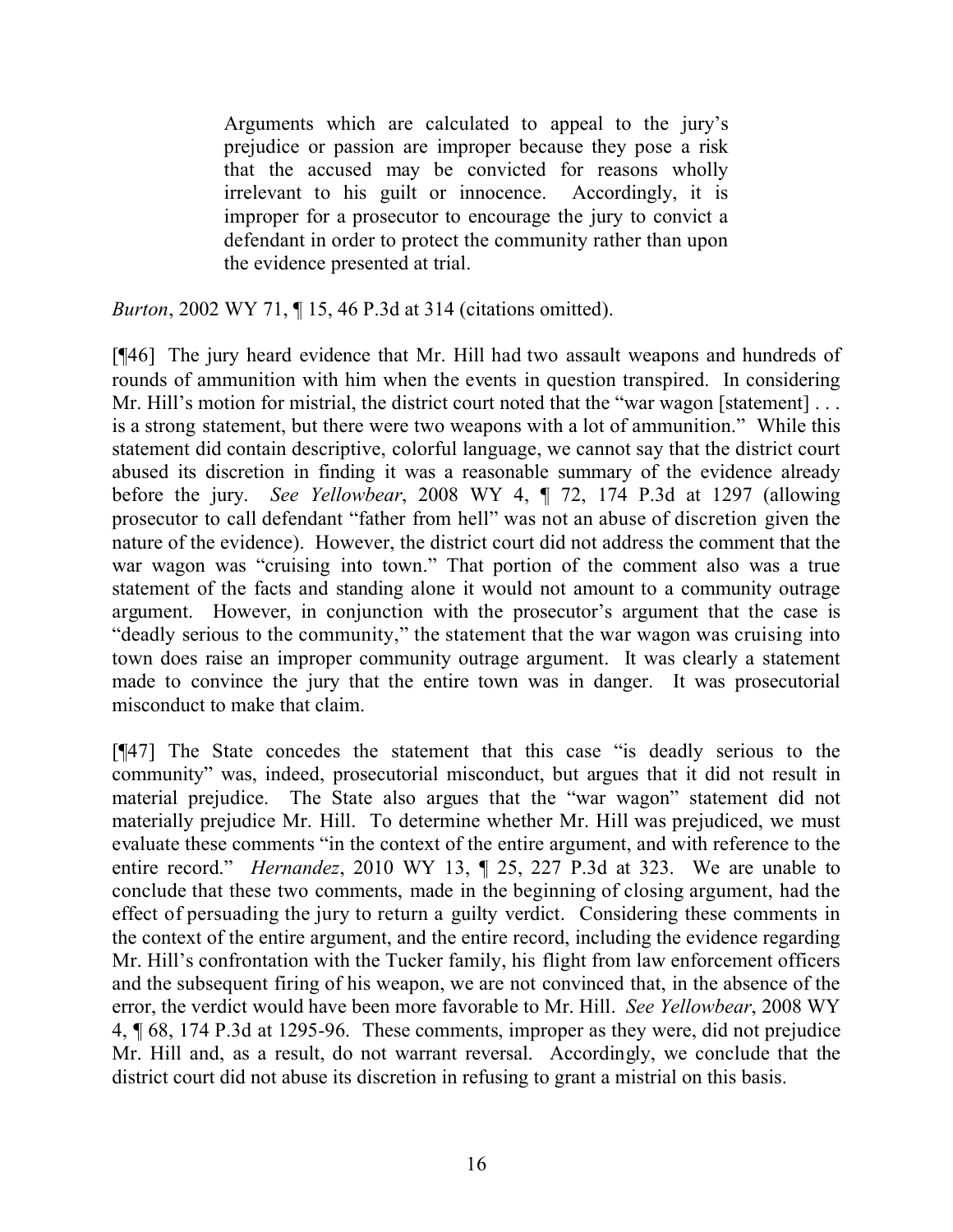[¶48] Next, Mr. Hill characterizes the prosecution's comments about two witnesses as improper vouching for the credibility of those witnesses. Because "[i]t is within the exclusive province of the jury to determine the credibility of the witnesses," it is improper for the prosecution or another witness to comment concerning the credibility of another witness. *McGill*, 2015 WY 132, ¶ 9, 357 P.3d at 1144; *see also Fennell v. State*, 2015 WY 67, ¶ 31, 350 P.3d 710, 722 (Wyo. 2015).

[¶49] The first alleged improper vouching comment concerns the State's expert witness, Dr. Hamby. During closing, the prosecutor described Dr. Hamby as "one of the best witnesses that I have seen testify." The State concedes that this comment was prosecutorial misconduct, but argues that Mr. Hill was not prejudiced by the comment. We agree.

[¶50] Dr. Hamby was an expert witness called by the prosecution to testify regarding the capability of the assault rifle to fire accidentally. Dr. Hamby testified that the chances of firing three shots in fairly rapid succession accidentally with Mr. Hill's firearm are "nil because it would . . . require pulling the trigger three times in order to discharge it three times." This evidence became largely irrelevant because when Mr. Hill testified, he explained that he fired a second series of three rapid shots, not because he fell and accidentally fired them (which he had originally told one of the officers after his arrest), but because he saw "perhaps a skunk" and he fired at it on the "spur of the moment." Dr. Hamby also testified that when a person who sees muzzle flash from a gun like the one used by Mr. Hill fire at night, it does not necessarily mean that the gun is pointed at the person because, while the majority of the flash will come out of the barrel of the gun, some would also probably come out the side. This testimony was at least arguably helpful to Mr. Hill, who had contended that his rifle was pointed toward the ground and not in the direction of the law enforcement officers when the first shot went off.

[¶51] Mr. Hill was not prejudiced when the prosecution improperly vouched for Dr. Hamby because he was a witness whose testimony was largely irrelevant and potentially helpful to Mr. Hill. The district court did not abuse its discretion in denying Mr. Hill's motion for mistrial on improper vouching for Dr. Hamby.

[¶52] Mr. Hill also contends that the prosecutor improperly vouched for Mrs. Tucker. During his closing argument, the prosecutor stated: "[Mrs. Tucker] felt threatened for her family. She explained that threat on the stand very well." The State asserts that this comment did not amount to vouching, but rather was an argument that Mrs. Tucker felt threatened by Mr. Hill's actions.

[¶53] The law is "clear that a prosecutor cannot personally vouch for the credibility of a state's witness." *Fennell*, 2015 WY 67, ¶ 31, 350 P.3d at 722. In *Dysthe v. State*, 2003 WY 20, ¶¶ 28-30, 63 P.3d 875, 886 (Wyo. 2003), we found improper vouching in the prosecutor's comment that "[t]hese witnesses, despite the fact that they are users, were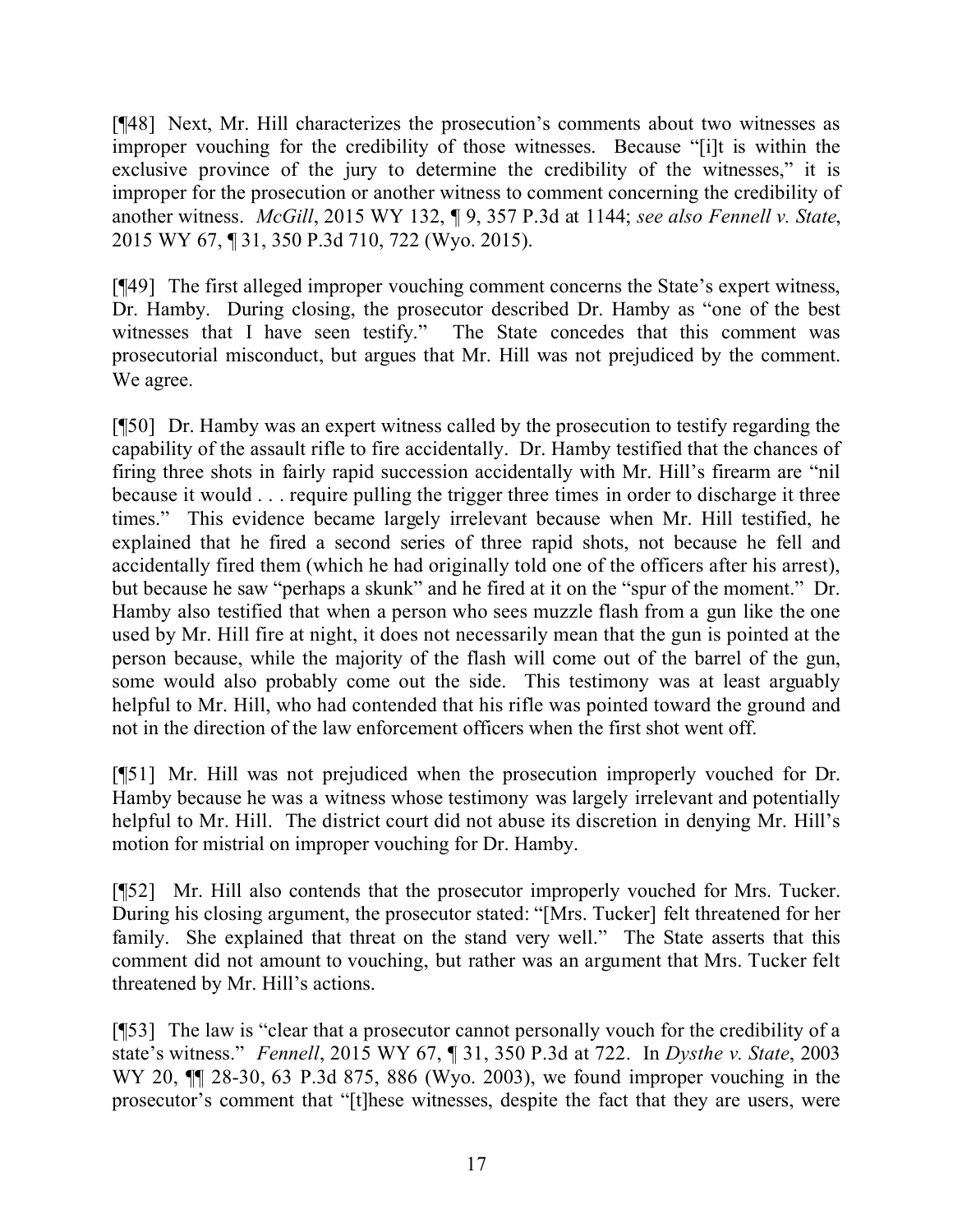credible. They were very credible." Similarly, in *Browder v. State*, 639 P.2d 889, 894-95 (Wyo. 1982), we found a series of statements by the prosecutor to be improper vouching, including the prosecutor's statements that if you believe the inference made by the defense that there was a deal made, "you have to throw me out as a liar because I said it then and he said it and it's not so. Not so[,]" and "I thoroughly believe her story." And we have held that it is "unprofessional conduct for the prosecutor to express his or her personal belief or opinion as to the truth or falsity of any testimony or evidence of the guilt of the defendant." *Id*. at 893 (quoting ABA Standards for Criminal Justice, The Prosecution Function, Standard 3-5.8 (1980)).

[¶54] The prosecutor's comment that Mrs. Tucker "explained that threat very well on the stand" does not rise to the level of improper vouching. During the trial, Mr. Hill's counsel questioned Mrs. Tucker regarding her 911 call. He stressed the fact that Mrs. Tucker never told the 911 operator that they were being threatened.

[¶55] This line of questioning raised the issue of whether Mrs. Tucker's failure to tell the 911 dispatcher that she was threatened meant that she did not feel threatened at the time.<sup>2</sup> Prosecutors may properly review the evidence that was admitted at trial and may suggest to the jury inferences based upon that evidence. *Browder*, 639 P.2d at 893. In this instance, the prosecutor was not communicating his belief that Mrs. Tucker was a credible witness or that she was telling the truth; rather, he was making the point that Mrs. Tucker's testimony described the threat that she felt Mr. Hill posed to her family. The district court's refusal to grant a mistrial on the basis of that comment was, therefore, not an abuse of discretion.

[¶56] Finally, Mr. Hill argues that during closing argument the prosecutor misstated the testimony of Deputy Schwindt. During closing, the prosecutor argued:

> Deputy Schwindt's testimony was clear. Five to ten seconds out, he has -- he can see the defendant, and he can see the defendant turn towards them and he can see the muzzle blast.

> So in determining the credibility of witnesses you need to compare that testimony, Deputy Schwindt's testimony, that he saw the muzzle blast. He saw the gun pointed in this direction towards the law enforcement officers and it go off.

  $2^2$  Mr. Hill's conduct with respect to the Tucker family led to reckless endangering charges, in violation of Wyo. Stat. Ann. § 6-2-504(b) (LexisNexis 2015). Mr. Hill did not object to the admissibility of the evidence of Mrs. Tucker's subjective feelings of being threatened with respect to those charges and we will not consider the question here.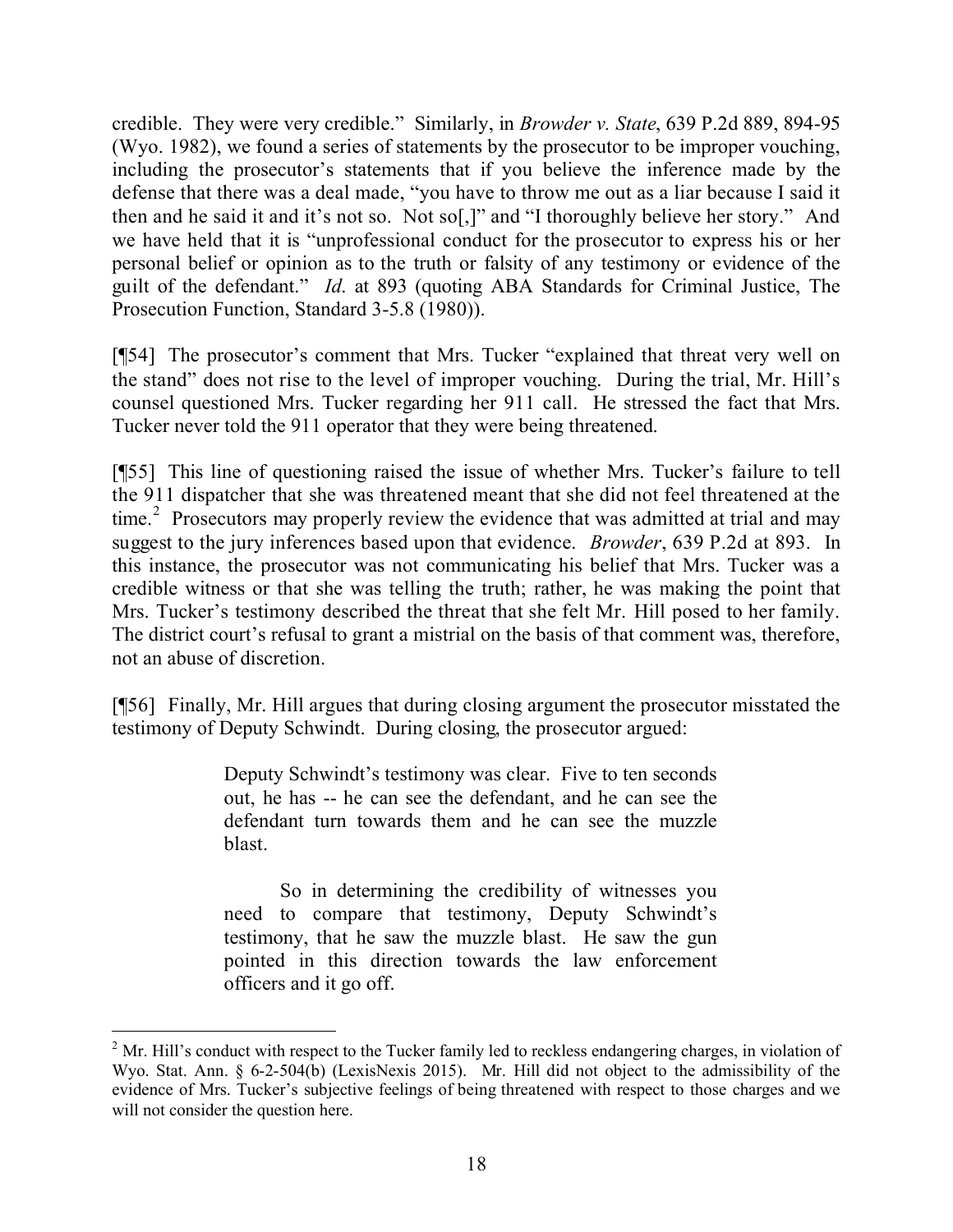Mr. Hill argues that this summary of Deputy Schwindt's testimony was an improper misstatement of the evidence because Deputy Schwindt never stated that he saw the gun pointed toward the law enforcement officers.

[¶57] Deputy Schwindt actually testified: "He turned slightly back towards our direction. I will say 'our.' And I heard -- well, I saw a muzzle flash come from the end of the rifle and then a report, or the sound of the shot." He also had the following exchange:

> Q. [State's Counsel]: And specifically again, what did you see that person do?

> A. [Deputy Schwindt]: As he approached the rise, you mean?

Q. Yes.

A. Right at, I would say, approximately the top of the rise, I just saw the rifle come slightly back and . . .

Q. Back in what direction?

A. Towards our -- towards our direction, as opposed to being directly away.

Q. Okay. So the person stopped; is that correct?

A. I can't say he stopped.

Q. Okay.

A. He appeared to keep running, which -- but the rifle, from where I had seen it be in more of, I guess, in a way manner come back slightly toward our direction. Then I saw the muzzle flash.

[¶58] The discrepancy between the prosecutor's summary of Deputy Schwindt's testimony and Deputy Schwindt's actual testimony appears in the word "slightly" used by Deputy Schwindt to describe the direction the rifle was pointed. As we have stated: "In analyzing claims of prosecutorial misconduct, we review the entire context of the prosecutor's statements, as well as the trial testimony and evidence to determine whether the prosecutor's review of the evidence and comments about it were unsubstantiated by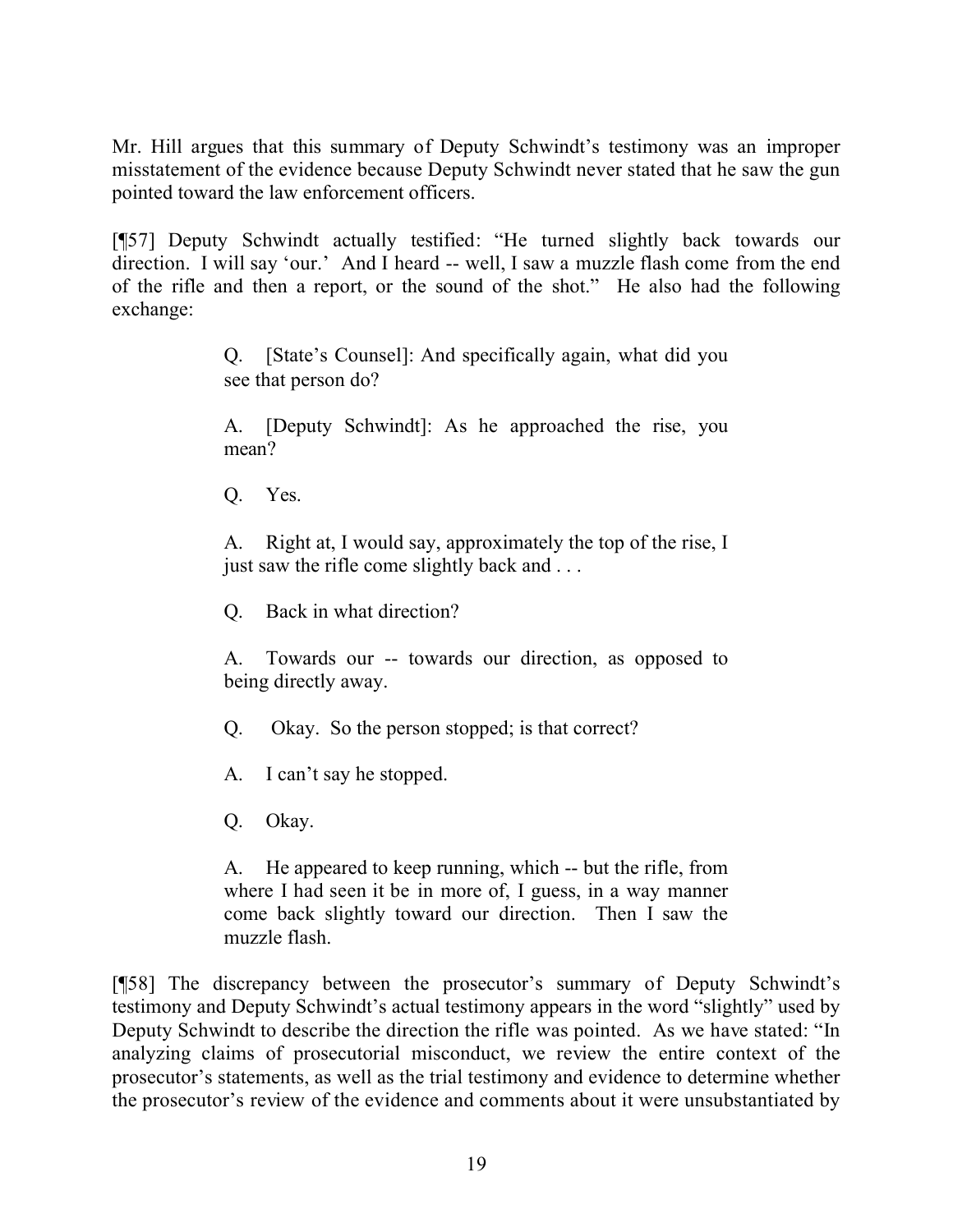the record." *James v. State*, 888 P.2d 200, 207 (Wyo. 1994). The district court concluded that the prosecutor's summary was consistent with Deputy Schwindt's testimony: "[w]ith respect to Officer Schwindt, that's how I understood his testimony, was that it may not have been pointed directly, but it was pointed back in the general direction." We agree. The prosecutor's summary of the evidence is substantiated by the record. The district court did not abuse its discretion when it found no misconduct occurred.

## *IV. Did the prosecutor's comments during closing misstate the law, or constitute improper vouching?*

[¶59] Mr. Hill also takes issue with the prosecutor's statements during closing regarding what constitutes a threat, his comparison between Mr. Hill's and Mr. Tucker's testimony, and his comments as to Mr. Hill's credibility. No objections were made during trial regarding these instances of alleged prosecutorial misconduct. We therefore review them for plain error. *Collins v. State*, 2015 WY 92, ¶¶ 9-10, 354 P.3d 55, 57 (Wyo. 2015); *Fennell*, 2015 WY 67, ¶ 23, 350 P.3d at 719; *Anderson v. State*, 2014 WY 74, ¶ 40, 327 P.3d 89, 99 (Wyo. 2014). "Plain error exists when: 1) the record is clear about the incident alleged as error; 2) there was a transgression of a clear and unequivocal rule of law; and 3) the party claiming the error was denied a substantial right resulting in material prejudice." *Collins*, 2015 WY 92, ¶ 10, 354 P.3d at 57 (citation omitted). "Reversal as a result of prosecutorial misconduct is not warranted unless a reasonable probability exists that absent the error the defendant may have enjoyed a more favorable verdict." *Oldman*, 2015 WY 121, ¶ 13, 359 P.3d at 970 (citation omitted). "Allegations of prosecutorial misconduct are settled by reference to the entire record and 'hinge on whether a defendant's case has been so prejudiced as to constitute denial of a fair trial." *Gonzalez-Ochoa v. State*, 2014 WY 14, ¶ 15, 317 P.3d 599, 604 (Wyo. 2014) (quoting *Schreibvogel v. State*, 2010 WY 45, ¶ 39, 228 P.3d 874, 887 (Wyo. 2010)).

[¶60] Mr. Hill argued that the prosecutor misstated the law when he said the following:

All the officers' testimonies state that they saw the weapon in his hands during his attempt to flee. But threaten to use, there is no better way to exhibit the threat than to actually use the weapon. In this case Mr. Hill was armed and willing to use the weapon. He fired the weapon. And that satisfies the element of threatening to use a drawn deadly weapon. There is absolutely no evidence before the Court or before the jury that those shots were in defense of anything.

[¶61] Mr. Hill has met the first prong of the plain error test because the incident alleged as error is plainly reflected in the transcript of the trial. The second prong requires us to examine whether there has been a violation of a clear and unequivocal rule of law. We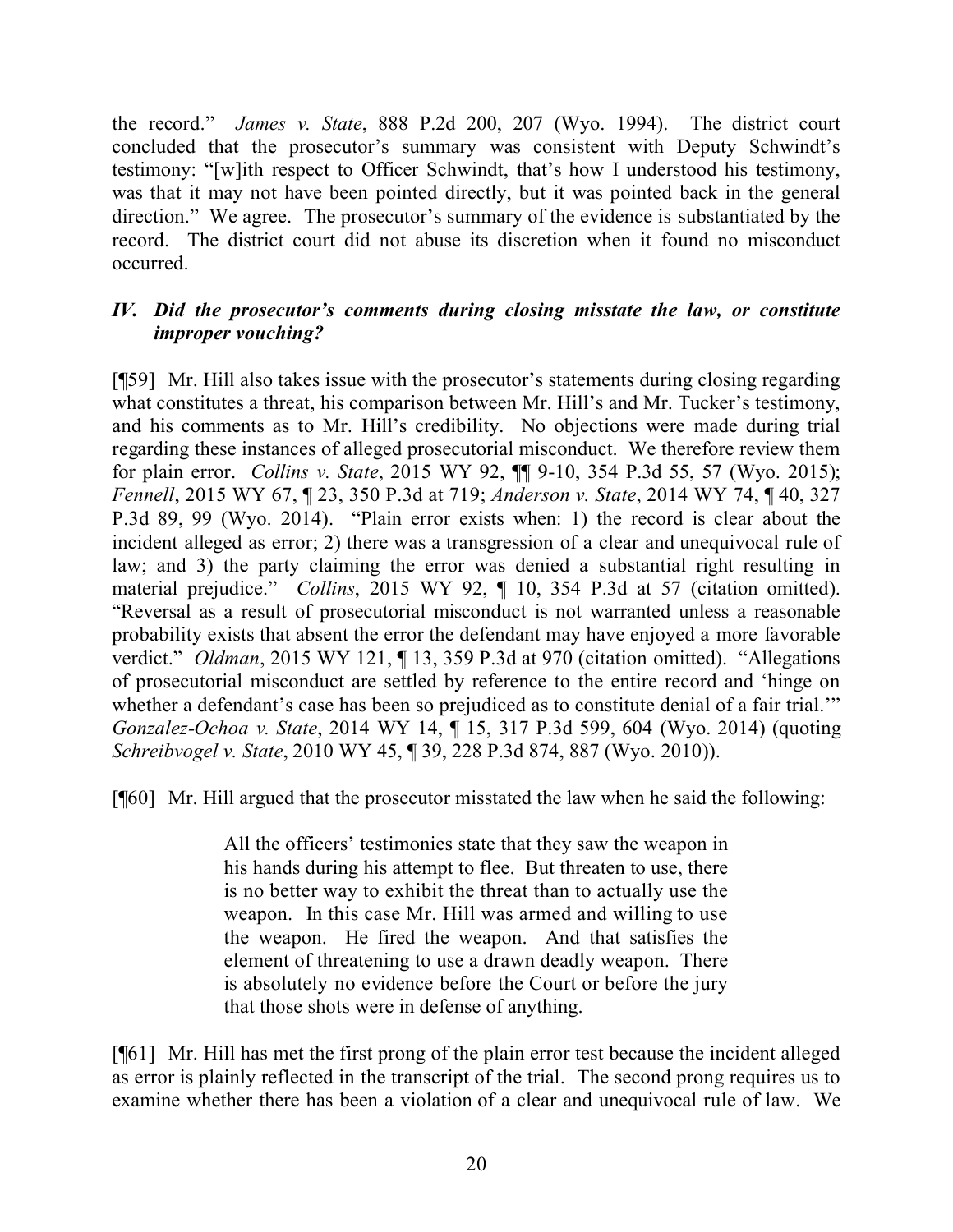have said that "[c]ounsel are allowed wide latitude during the scope of their closing arguments, and a prosecutor may comment on all of the evidence in the record and suggest reasonable inferences from that evidence." *Lindstrom v. State*, 2015 WY 28, ¶ 32, 343 P.3d 792, 800 (Wyo. 2015) (citation omitted). However, "[e]ven unintentional misstatements of the law are misconduct by a prosecutor." *Anderson*, 2014 WY 74, ¶ 39, 327 P.3d at 99.

[¶62] Mr. Hill argues that the statement by the prosecution that the fact the shot was fired satisfies the element of a threat was a violation of the rule prohibiting prosecutors from misstating the law. Mr. Hill contends that there are numerous situations in which the mere firing of a shot, in and of itself, would not constitute a threat and, as a result, this statement was a violation of the law. The State contends this language was not a statement of the law at all, but, rather, it was argument that firing an assault rifle while attempting to flee pursuing officers is a threat to use that weapon against the officers. We agree.

[¶63] The prosecutor was only arguing that the evidence in the case satisfied the element of "threatening to use a drawn deadly weapon," rather than making a statement of law. This is not a case like *Anderson*, 2014 WY 74, ¶ 38, 327 P.3d at 99, where the prosecutor attempted to restate and explain the law. Here the prosecutor was properly arguing that the evidence satisfied the elements of the crime charged. The fact that a weapon was fired was evidence that the jury could consider in the context of all the evidence when it determined whether an actual threat existed. The prosecutor's statement did not stand alone as a statement of the law, but was preceded by reference to the officers' testimony of the gun in Mr. Hill's hand as he attempted to flee, and followed by the statement that there was no evidence "those shots were in defense of anything." In that context, the prosecutor was merely making a closing argument about the sufficiency of the evidence. He did not misstate the law and no prosecutorial misconduct occurred.

[¶64] Mr. Hill also contends that the prosecutor invaded the province of the jury when he pointed to discrepancies between Mr. Hill's and Mr. Tucker's testimony and when he commented on Mr. Hill's credibility. Mr. Hill has met the first prong of the plain error test because the incidents alleged as error are plainly reflected in the transcript of the trial. Mr. Hill takes issue with the prosecutor's statement that "Mr. Tucker's testimony is in conflict with Mr. Hill's testimony. Mr. Tucker's testimony is accurate and reflects what was recovered at the Red Lake area, State's Exhibit No. 8." That statement was made during the course of the prosecutor's discussion of the evidence concerning where the rifle was in Mr. Hill's car:

> Next, he says that he never raised the firearm above his legs. He places the firearm between his legs but never raises it up. That is inconsistent with Mr. Tucker's testimony,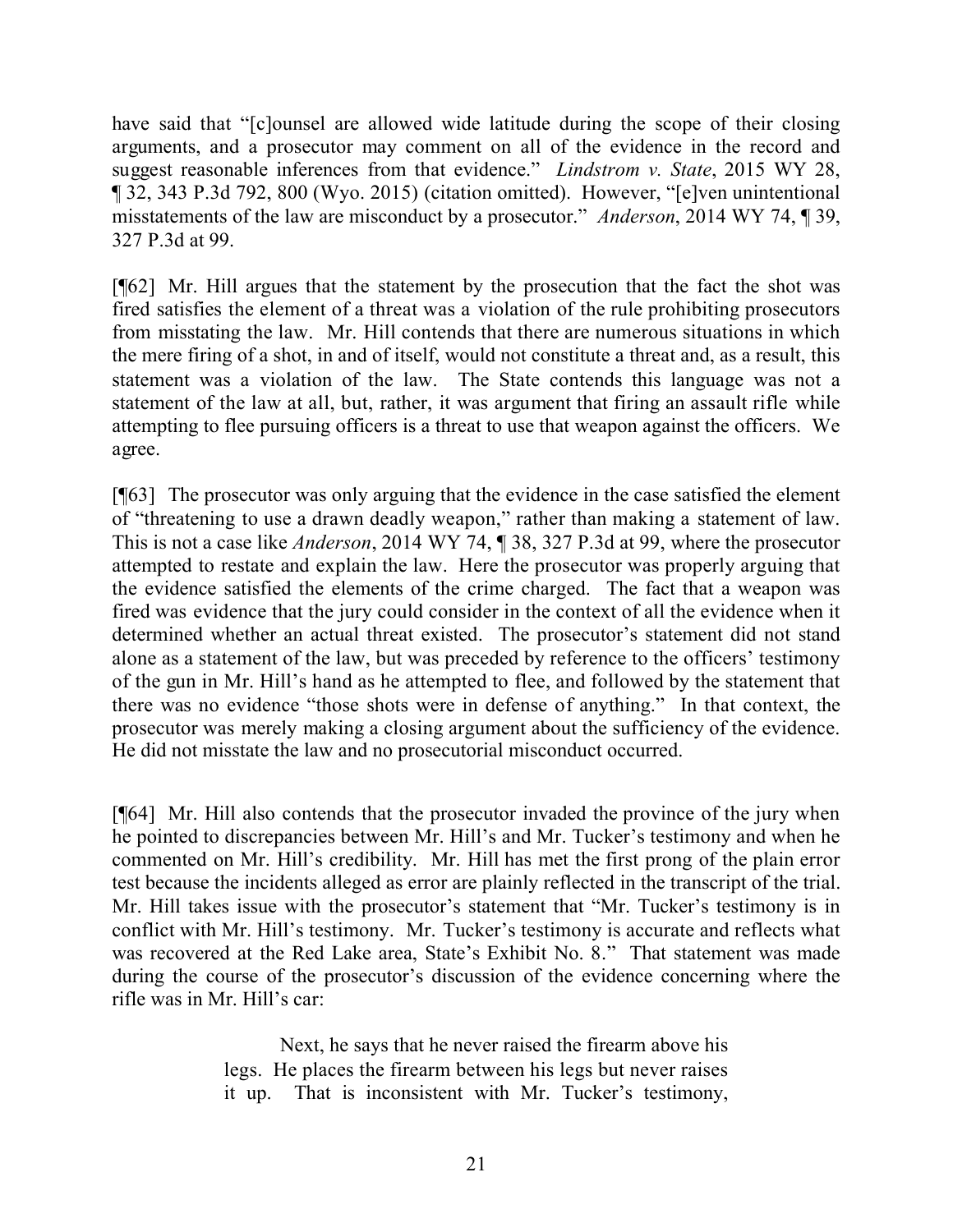because Mr. Tucker says, Yeah, I saw a gun that was on the dashboard. It was pointed in our direction, and I can say it was a semiautomatic type rifle. In fact, I think it was probably like an AK rifle.

So Mr. Tucker's testimony is in conflict with Mr. Hill's testimony. *Mr. Tucker's testimony is accurate* and reflects what was recovered at the Red Lake area, State's Exhibit No. 8 [the AK-74 rifle]. So you have that inconsistency.

## (Emphasis added.)

[¶65] Mr. Hill also points to the following comments made by the prosecutor:

- "So let's assume that [Mr. Hill] was being harassed by the Tuckers, *which is not the case*, but let's assume that, what would rational behavior be? Get out of there. Get out of there as fast as he could."
- "I think that it is very interesting that Mr. Hill when he testified talked about shooting a skunk, because, quite *frankly, his version of events stink. They stink. And they're not credible.*"
- [Mr. Hill's] version of events that he testified to are *not consistent with reality* in some instances. They are not consistent with certainly credible evidence.

# (Emphasis added.)

[¶66] As we explained above, *see supra* ¶ 53, a prosecutor may not personally vouch for the credibility of a witness. *Fennell*, 2015 WY 67, ¶ 31, 350 P.3d at 722; *Dysthe*, 2003 WY 20, ¶¶ 28-30, 63 P.3d at 886; *Browder*, 639 P.2d at 894-95. However, "[i]n the context of closing argument, it has long been the rule in Wyoming that it is not reversible error for a prosecutor to argue that a defendant is a liar when the evidence supports a reasonable inference that such is in fact the case." *Collins*, 2015 WY 92, ¶ 34, 354 P.3d at 64.

[¶67] In *Collins*, the defendant argued that it was plain error for the prosecutor to tell the jury that it had a choice between finding the defendant guilty or concluding that the child witness in that case had lied. *Id*. at ¶ 33, 354 P.3d at 64. We held that the comment had not violated a clear and unequivocal rule of law because the prosecutor made "it clear that the choice is in the hands of the jury." *Id*. at ¶ 34, 354 P.3d at 64. In *Barela v. State*, 787 P.2d 82, 84 (Wyo. 1990), the prosecutor stated: